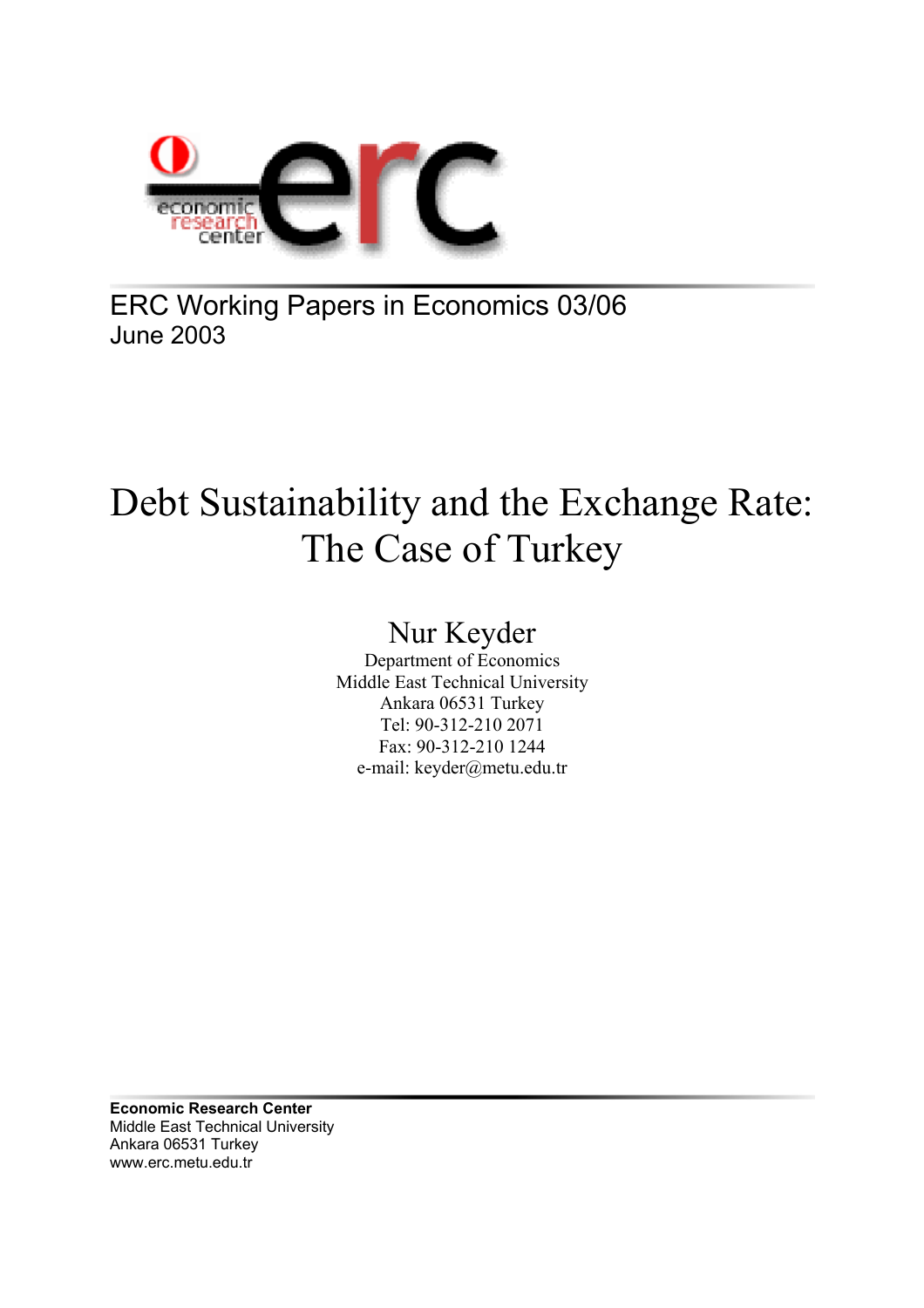## Debt Sustainability and the Exchange Rate: The Case of Turkey

## Nur Keyder

Department of Economics Middle East Technical University Ankara 06531 Turkey Tel: 90-312-210 2071 Fax: 90-312-210 1244 e-mail: keyder@metu.edu.tr

#### **Abstract**

The paper attempts to estimate the primary surplus requirement for debt sustainability in Turkey, taking into consideration not only the operational deficit and seigniorage factors but also the exchange rate factor. In estimations, a modified version of the approach suggested by the World Bank (2000:16-18; 121-124) is used (see Appendix A for the derivation of the original formula, which is slightly different from the one in the document mentioned). The analysis is carried out in two steps. First the real interest rate is estimated and then the results are plugged into the primary surplus equation. The exchange rate factor is taken up during the estimation of the real interest rate in TL, on FX-related debt. The debt sustainability issue is evaluated by comparing the estimated primary surplus-to-GNP ratios required for debt sustainability, with the targeted primary surplus ratio, taking into consideration the real interest rate and composition of the existing debt stock.

**Key words:** Turkey, Debt Sustainability, Debt Stock, Exchange Rate, Stabilization.

**Note:** The paper was prepared in June 2003 and updated in September 2003.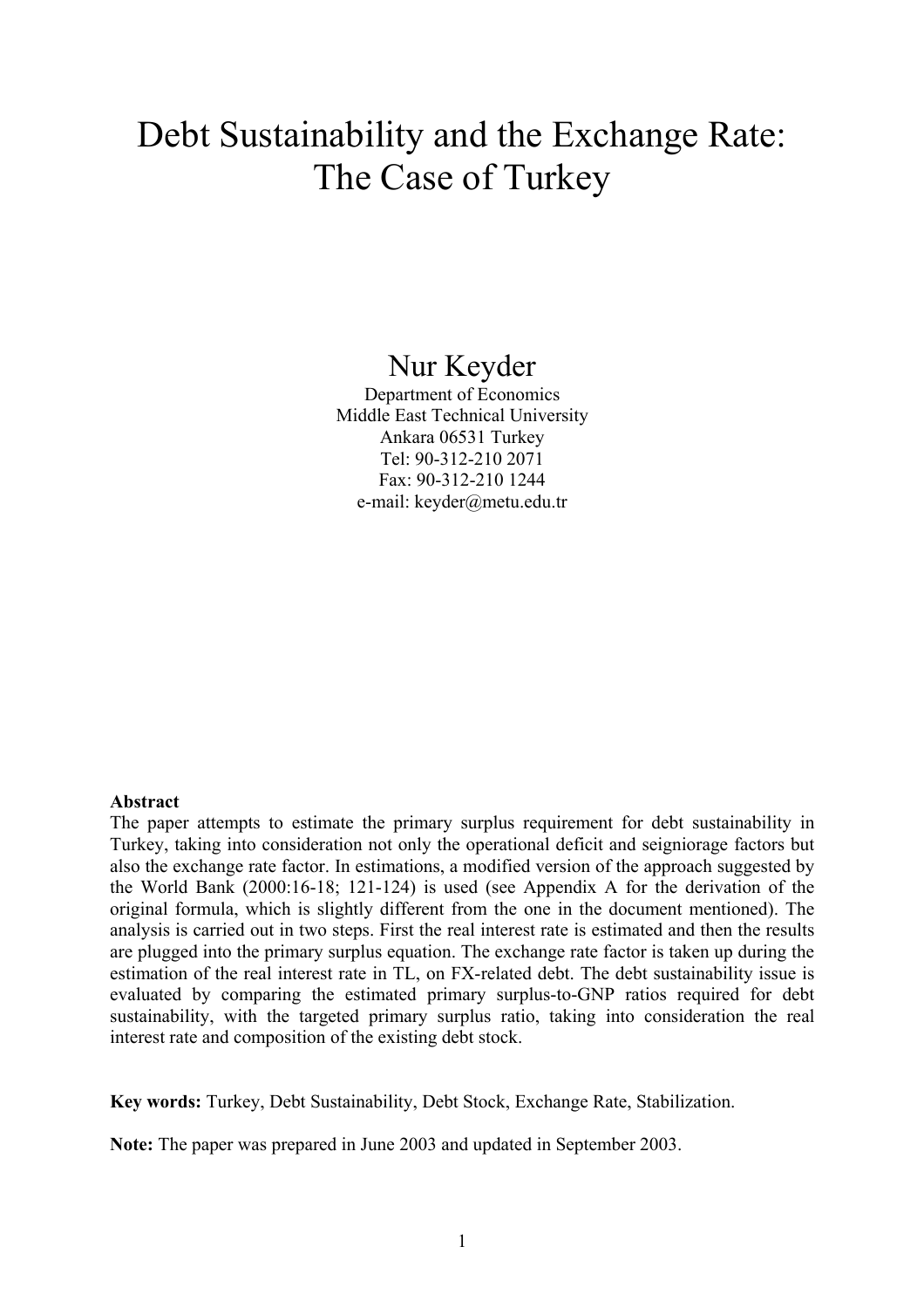#### **Debt Sustainability and the Exchange Rate: The Case of Turkey**

#### **Introduction**

External debt sustainability, as stated in the World Bank and IMF (2001: 4) document, can be attained by "...bringing down the net present value of external debt down to about 150 percent of a country's exports", here the aim being "[elimination of] this critical barrier to longer term debt sustainability."<sup>1</sup>. Similarly, in general, the ratio of the net present value of external debt to GDP of 50%, is regarded as sustainable over the long run.

However, when fiscal sustainability is discussed, the aggregate public sector debt, both domestic and external, should be considered.<sup>2</sup> An economy is said to have achieved fiscal sustainability "...when the ratio of public debt to GDP is stationary, and consistent with the overall demand -both domestic and foreign- for government securities." (Edwards 2002: 3). In other words, national and international creditors' desire to accumulate government debt instruments should grow at the same pace as the government's borrowing need. A concept closely related to the debt sustainability issue is the "primary balance", which is expected to be compatible with a stable debt-to-GNP ratio. Primary balance is obtained by deducting government expenditures (excluding interest payments) from government revenues. Also highly significant is the concept of operational deficit, which is obtained by adding the real interest burden of the government on to the primary balance.

In our earlier study (Keyder 2002), the primary surplus requirements for different growth rate (g)-inflation rate (p)-real interest rate (r) scenarios were estimated, where for the real interest rate, the average real interest rate on total borrowing plus non-maturing debt (FX plus TL) was used. However there, the real interest rate on FX borrowing plus non-maturing debt was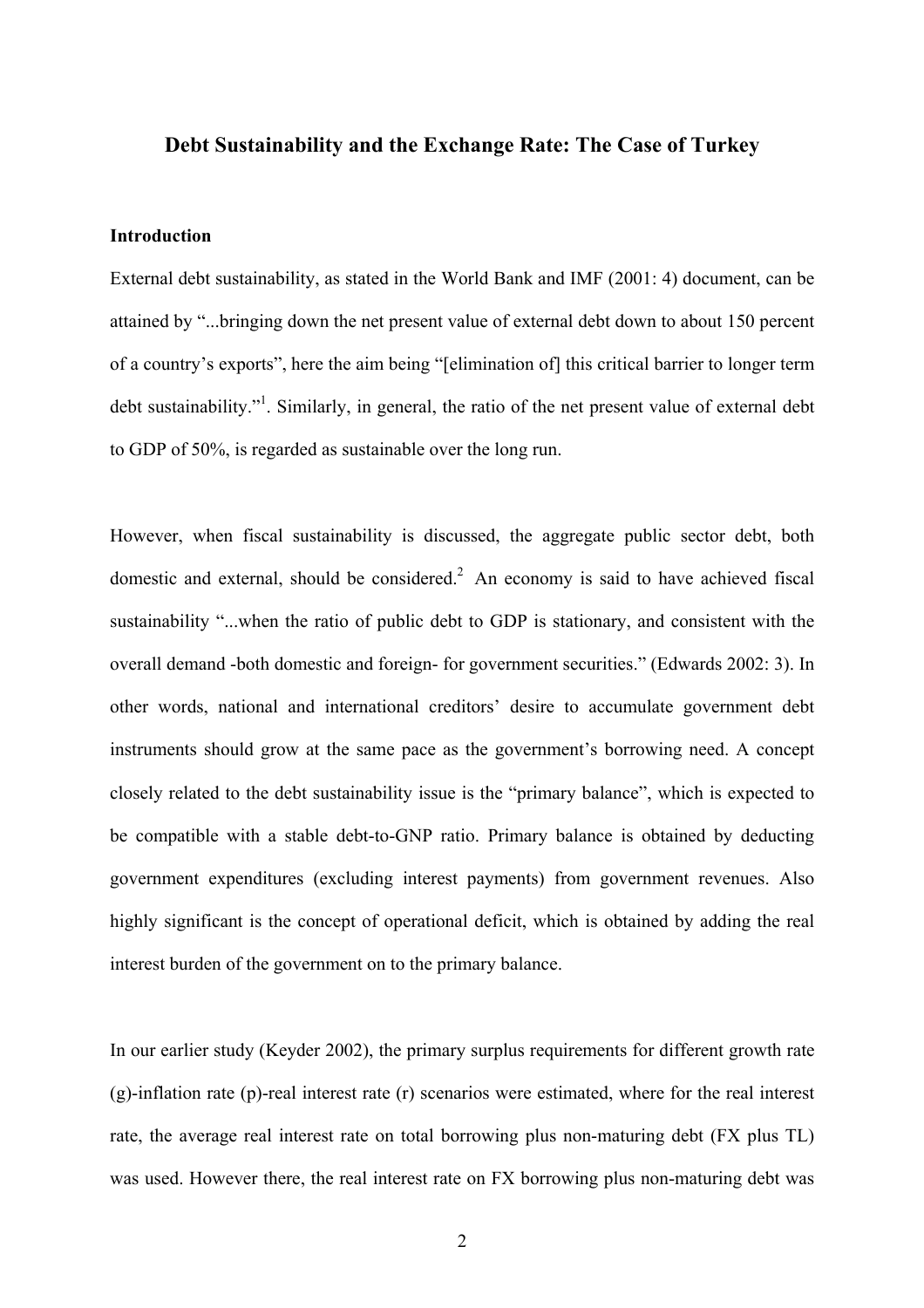assumed to be the same when converted into real interest rate in TL terms, since the possible appreciation/depreciation of the TL over the year 2003 was ignored. However, as witnessed in 2002, TL's real appreciation/depreciation may play a crucial role in debt sustainability. In this paper we attempt to modify the formula used by the World Bank (2000:16-8; 121-4) to estimate the primary surplus ratio, so as to take account of exchange rate movements. The "non-maturing debt plus borrowing" is divided into two parts: the FX-linked part and the TLdenominated part. The real interest rate for the two categories are estimated separately  $(r_{FX}$ and  $r<sub>TL</sub>$ ); and in the formula used, they are weighted by the FX-linked and the TL-linked debt expressed as percentage of GNP ( $b_{FX}$  and  $b_{TL}$ ), respectively. The Undersecretariat of Treasury (2003: 93) has used a formula, which takes the exchange rate movements into account; however, in the scenarios presented, the exchange rate factor is ignored. Privatization The approach used here, however, is slightly different and does not take privatization revenues into consideration.

The rest of the paper is organized as follows: In section one, as background information, the variables/indicators relevant to debt sustainability are discussed. In section two, the formula used to estimate the primary surplus ratio is presented. Section three gives the estimation of the real interest rate, first that on FX-related borrowing plus non-maturing debt, and then on TL-denominated borrowing plus non-maturing debt. In section four, using Turkish data, the primary surplus ratio requirement for the year 2003 to keep the debt ratio stable at its end-2002 level is estimated under different scenarios. The results are evaluated in Section five. Section six gives graphical presentation of FX revaluation rate-real TL interest rate combinations that render debt sustainable. In section seven the debt ratio in the medium run is estimated. The last section is reserved for conclusion.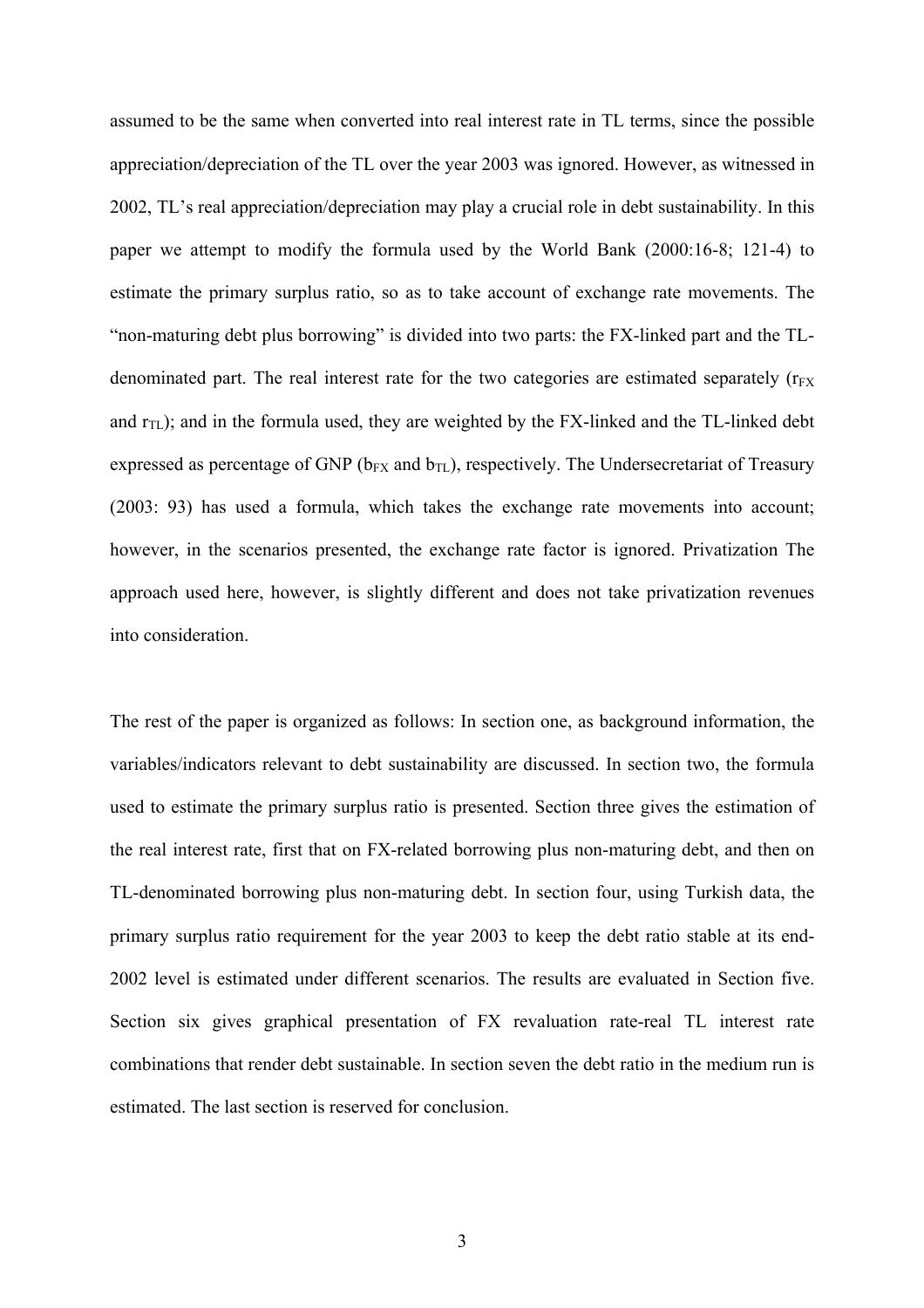#### **1. Background Information on Variables/Indicators Relevant to Debt Sustainability**

#### *1.1 Composition of the Public Debt Stock*

The figures announced for the outstanding central government debt stock (consolidated budget based; involving general and annexed budget administrations only<sup>3</sup>) for December 2002, are as follows (Undersecretariat of Treasury (2003)): The total was \$148.5 billion, of which \$91.7 billion was domestic and \$56.8 billion was external. Hence, in 2002, external debt made up 38% and the domestic debt made up 62% of the total central government debt stock. 48% (\$27.4 billion) of the \$56.8 billion external debt was to international agencies,  $($13.9$ billion to the IMF<sup>4</sup>, $6.8 billion to foreign government agencies and $6.7 billion to$ international institutions); 52% (29.4 billion) was to foreign markets (\$6.2 billion to commercial banks and \$23.1 billion to the bond market). (The stock figures mentioned are *gross* and they do not include Turkish Central Bank's (CBRT) debt and Treasury guaranteed debt).

Looking at the composition of the \$148.5 billion *central government total debt stock* by lenders, we see that 29% is to the market and 29% to the public sector; 20% is owed to the foreign markets against money collected via bond issue (16%) or other means (4%); 9% of the debt is owed to international institutions and the remaining 13% (\$19.9 billion) is owed to the IMF (Table 1).

Considering domestic debt stock alone, we see that 52.8% represents the Treasury's indebtedness toward other public institutions (18.8% to CBRT, 16.2% to State Banks, 7.4% to SDIF and 10.5% to other public institutions) and 47.2% represents the Treasury's indebtedness toward the market. The Treasury's debt to other public institutions can be restructured or consolidated with interest rates in favor of the debtor, also the interest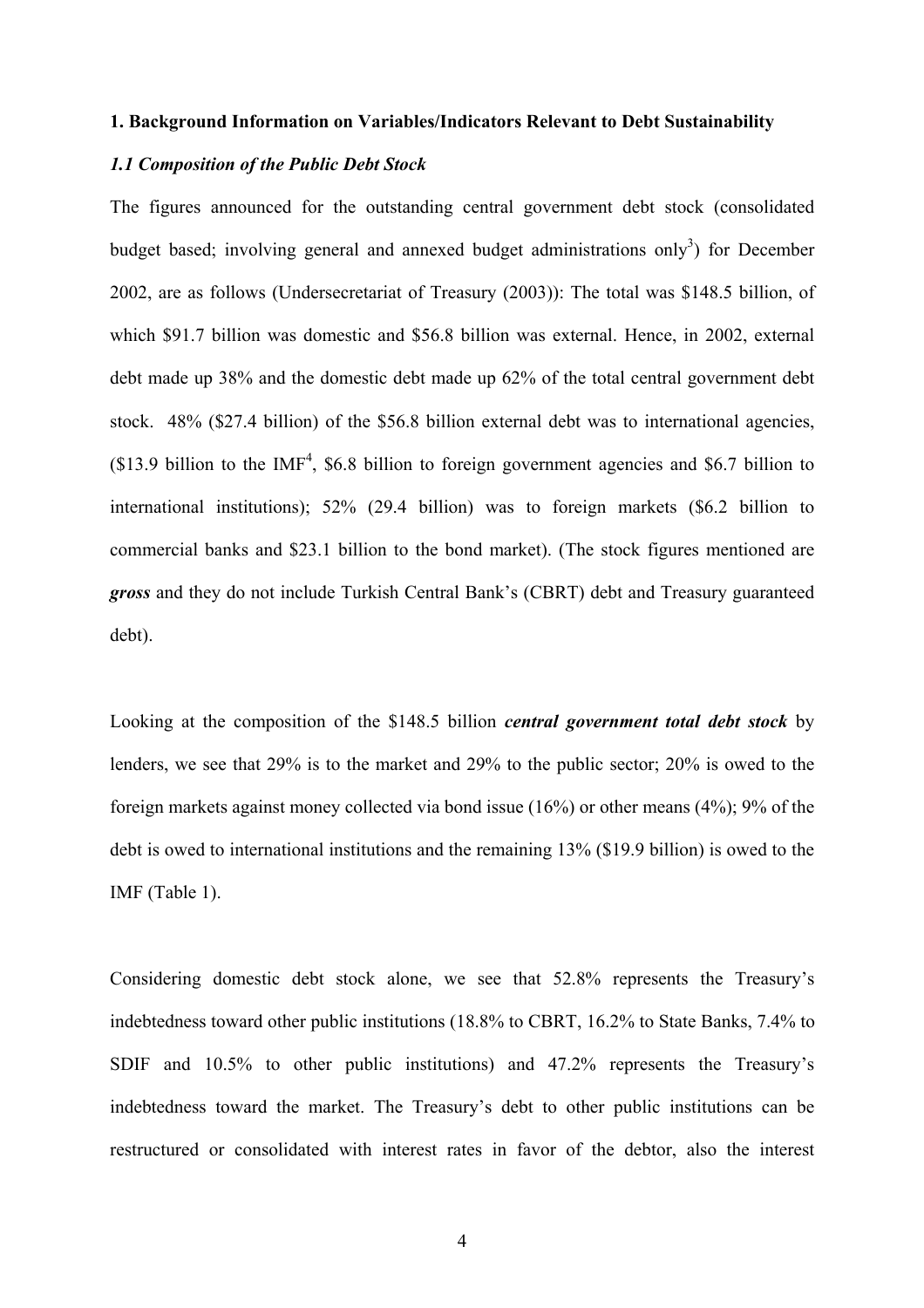payments among the public institutions are netted out when the public sector balance sheet is consolidated. Hence, in discussing the debt sustainability issue, the major concern is actually the public sector debt stock toward the market.

|                            | <b>End-2002</b><br>Total<br>(\$ Billion) | (%) | <b>July 2003</b><br><b>Total</b><br>(\$Billion) | $\frac{1}{2}$ |
|----------------------------|------------------------------------------|-----|-------------------------------------------------|---------------|
| <b>Debt by Lender</b>      | 148.5                                    | 100 | 185.4                                           | 100           |
| Domestic Market            | 43.3                                     | 29  | 65.4                                            | 35            |
| Public Sector              | 42.5                                     | 29  | 54.1                                            | 29            |
| Foreign Market             | 29.4                                     | 20  | 31.0                                            | 17            |
| Bond Issue                 | 23.1                                     | 16  | 25.1                                            | 14            |
| <b>Other</b>               | 6.3                                      | 4   | 5.9                                             | 3             |
| International Institutions | 13.5                                     | 9   | 13.4                                            |               |
| ∥IMF Credit                | 19.9                                     | 13  | 21.5                                            | 12            |
| Source: Treasury.          |                                          |     |                                                 |               |

**Table 1 –Consolidated Budget Total Debt Stock**

In 2002, 32% of the domestic debt stock is FX-related. This corresponds to 20% of the total stock. Hence 38%+20%=58% of the total stock is FX-related. The other components of the domestic debt stock by instruments are; 25% fixed, 43% Floating Rate Notes (FRNs).

As of the end of July 2003, the composition of the consolidated budget debt stock has not changed much. The total public debt stock has increased to \$185.4 billion, 32% of which is external, and 68% domestic. 50.3% of the public debt is TL denominated and 49.7% FX linked. 35% of the total debt stock is to the Domestic Market, 29% to the Public Sector, 17% to Foreign Markets, 7% to International Institutions and 12% to the IMF (Table 1). Looking at the domestic debt stock alone, of the \$126 billion, 48.1% of the debt is to the public sector and 51.9% is to the market.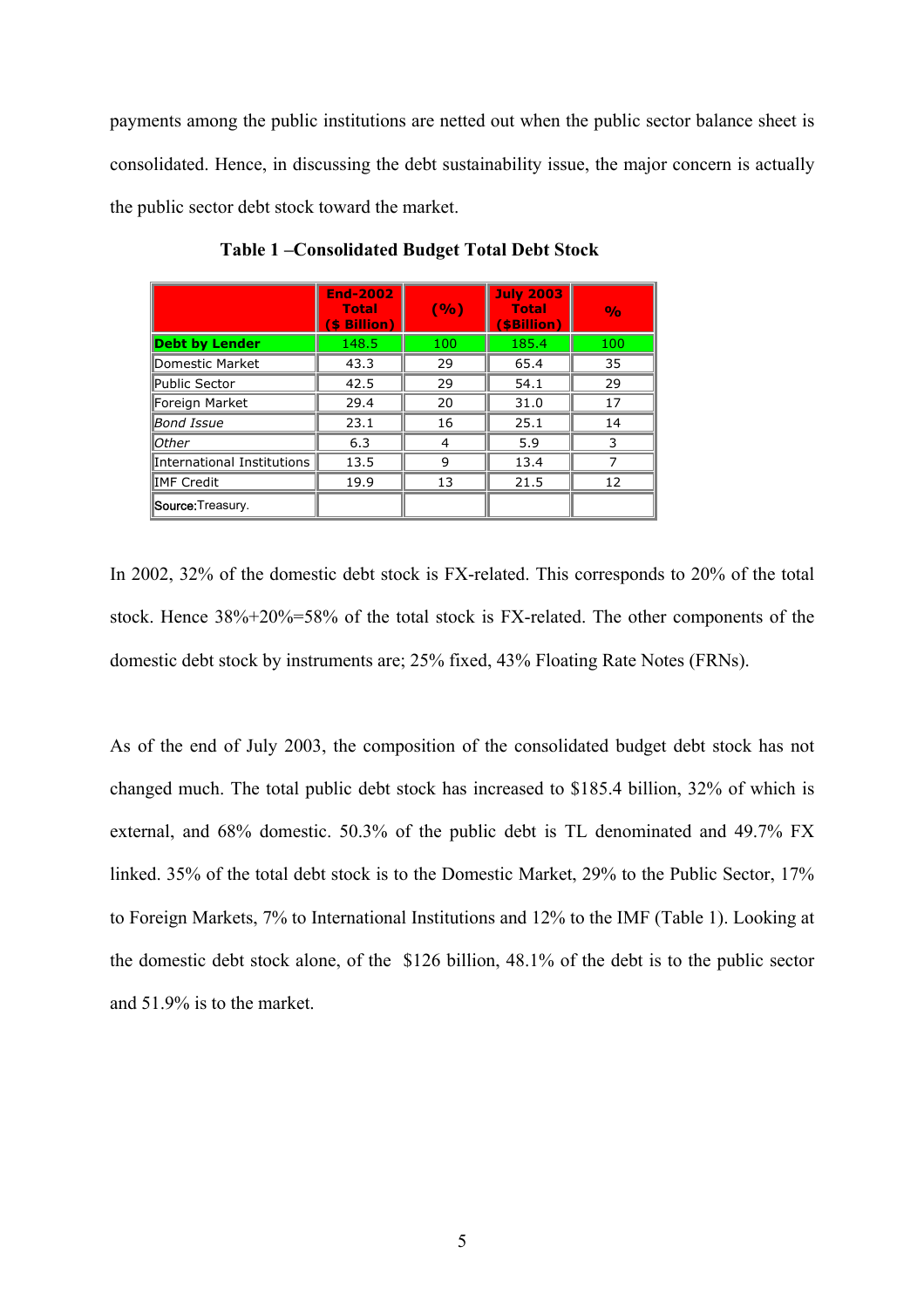#### *1.2 Debt-to-GNP Ratio*

The debt-to-GNP ratio, which was 29% in 1990 and 57% in 2000, climbed up to 92% in 2001, and was back to 79.4% in 2002. The reasons behind the debt explosion experienced in 2001 can be summarized as follows:

- *Weak fiscal performance*: Over the period between 1990-94, the primary deficit-to-GNP ratio averaged 4.5%, while the operational deficit was on average 8.3% of GNP.
- *High real interest rates*: The primary deficit of the first half of the 1990s turned into a primary surplus (0.1% of GNP on average) over the 1995-2000 period. Yet, due to high real interest payments, the country's operational deficit was still high (5.8% of GNP on average). This contributed to the surge of the debt ratio.
- *Weak banking sector and "duty losses"*: The debt explosion experienced in 2001 was the outcome of the hidden Treasury debt, the so called *duty losses,* coming into the open and the rehabilitation costs of the ill-managed private banks that were turned over to the Saving Deposit Insurance Fund (SDIF). "Duty losses", which accumulated in public banks, originated from uncompensated credit subsidies and payments for agricultural sector and small and medium sized companies. In 2001, the Treasury injected close to \$40 billion (around  $1/4<sup>th</sup>$  of the GNP of that year) for the rehabilitation and restructuring of these state and private banks.

#### *1.3 Primary Surplus-to-GNP Ratio*

The primary surplus-to-GNP ratio realized in 2002 was 3.9%, which fell behind the 6.5% target. In terms of actual size, the primary surplus realized at TL9.881 quadrillion levels was below the TL16.715 quadrillion target set for the year (The Undersecretariat of Treasury, 2003b). Even if the primay surplus target had been realized, when divided by the TL273 quadrillion realized GNP, it would have corresponded to 6.1%, instead of the targeted 6.5%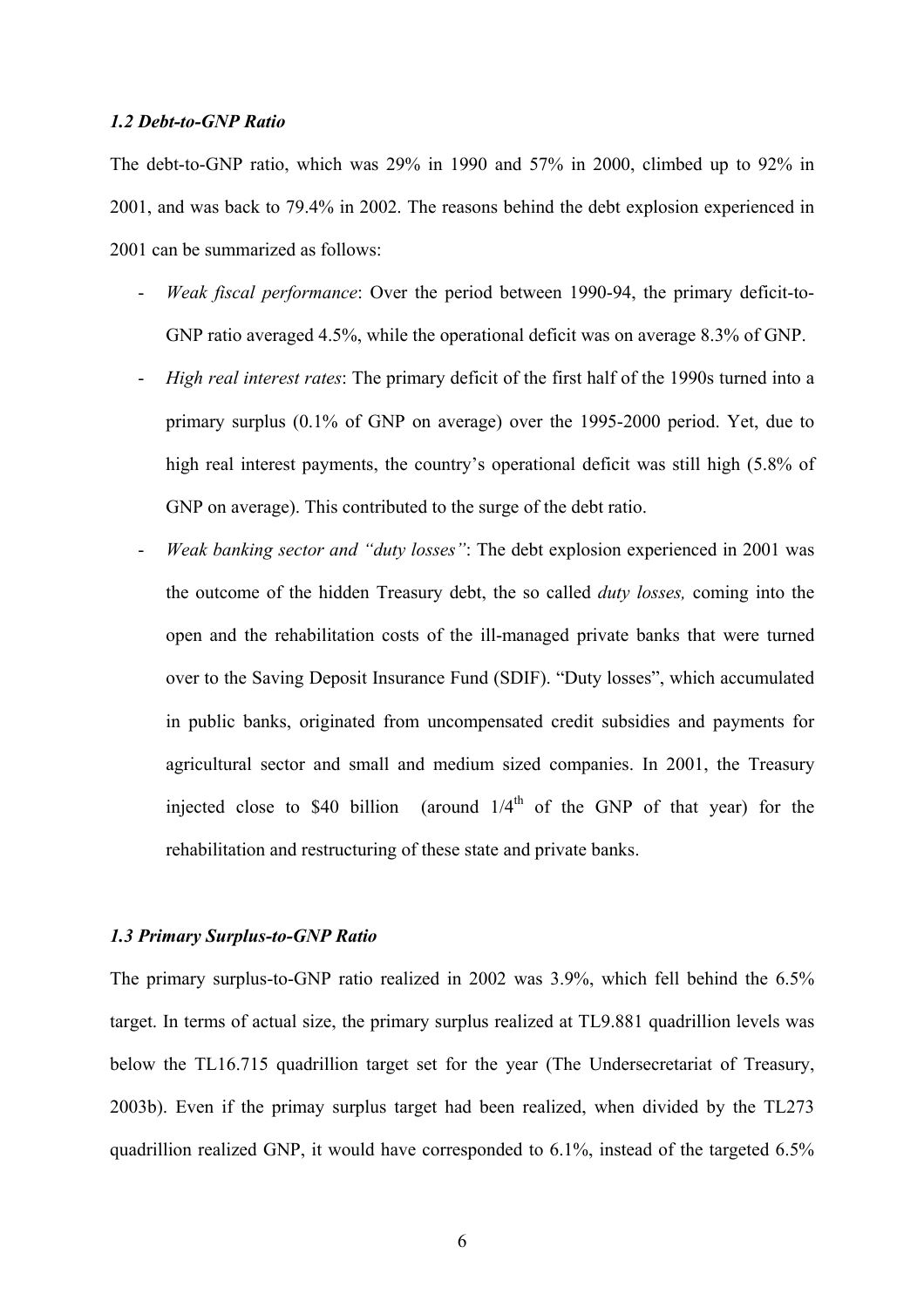primary surplus ratio. The primary surplus level required is calculated by multiplying the targeted ratio by the ex-ante estimate of the GNP (or its revised estimate). When the actual GNP (ex-post) turns out to be much higher than the revised estimate, the primary surplus ratio falls behind the target. Hence,  $0.4$  [=6.5%(target)-6.1%(realized)] percentage point of the shortfall was due to the better than expected growth rate (7.8% instead of 5%) in 2002. The rest of the shortfall in the realization of the primary surplus ratio was due to the weaker than expected revenues and expenditure overruns owing to early elections that took place in November 2002. Despite the shortfall in the primary surplus ratio, the debt-to-GNP ratio declined from 92% in 2001 to 79% in 2002. The favorable effects created on the debt ratio by growth and real appreciation of the TL, are the responsible factors behind this drastic fall. Hence, in the case of a country where 58% (as of end-2002; 38% originating from the external debt, 20% from FX-linked domestic debt) of the public debt stock is FX-linked, the effect of exchange rate movements should not be ignored in the debt sustainability discussions.

#### *1.4 Exchange Rate*

Starting May 2003, TL strengthened against foreign exchange. Appreciation was more pronounced against the US Dollar (USD) than against Euro due to the change in USD:Euro cross rate against the dollar over May and June 2003. TL's appreciation against the Euro was not so drastic in May 2003, however starting in July, TL started gaining further strength against both the dollar and Euro, due to increased FX supply, which generally is encountered during the summer months due to increased tourism revenues. Merrill Lynch (2003), in its June 17, 2003 report, claims that in Turkey "...privatization, EU-inspired reforms, disinflation and high [real] interest rates remain supportive of a strong lira."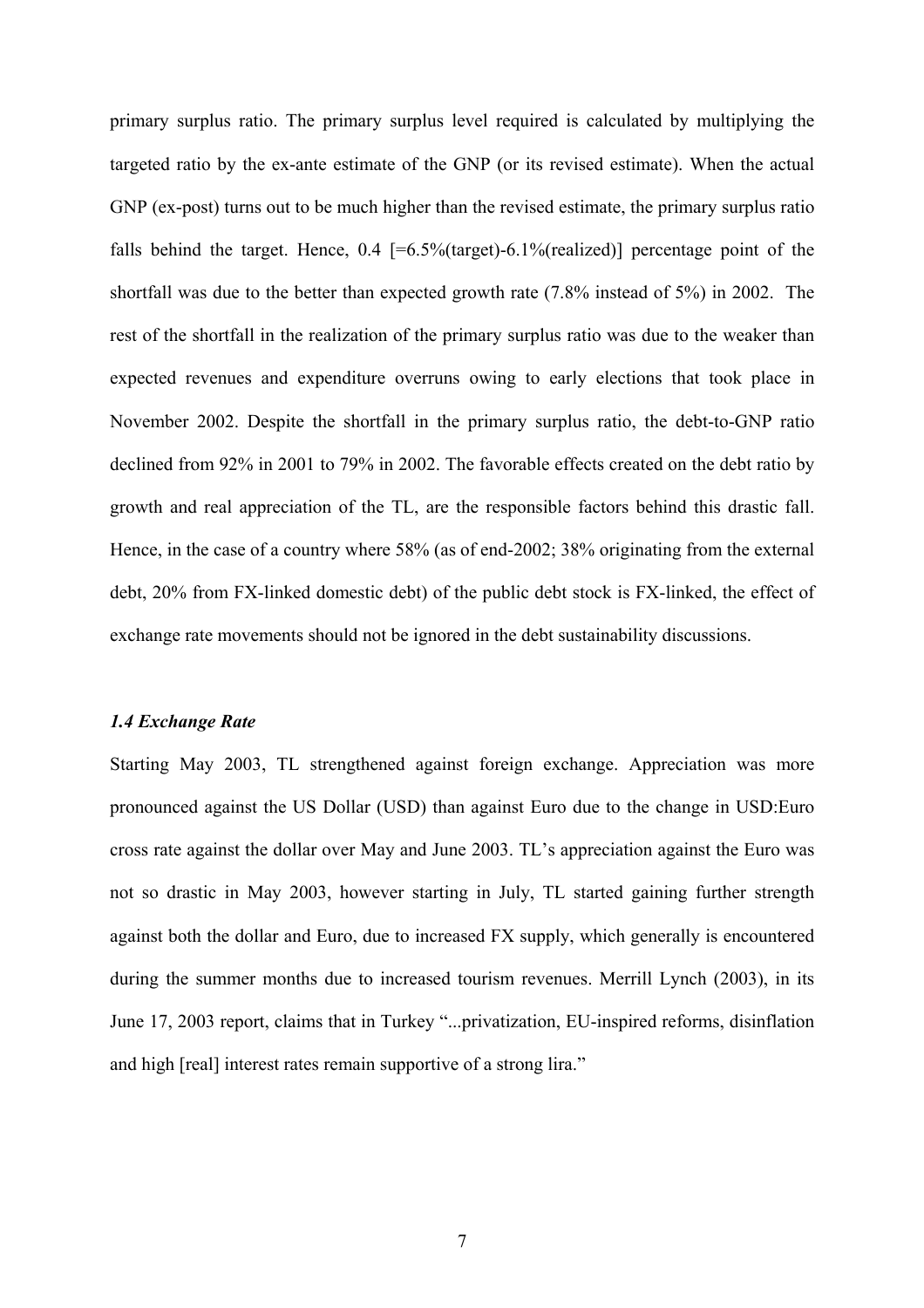Central Bank's direct interventions to prevent excess volatility as well as currency overvaluation were futile in reversing the overvaluation The Central Bank's FX buying auctions resumed in May 6, 2003 (initially daily ceiling being \$20 million, which was raised to \$30 million in June, \$40 million in early July, \$50 million on July 17, 2003 and \$75 million (\$25 million of it being option buying) on September 11, 2003). Central Bank's FX buying auctions plus its 5 direct interventions resulted in total dollar purchases equivalent to \$6 billion by September 10, 2003.

There is a widespread belief that the TL is highly overvalued. If this were true, one would expect a significant deterioration in Turkey's trade balance. However, the export and import performance over the first six months of the year when compared to the same period of 2002 (32% growth in exports (fob) and 34.4% growth in imports (cif, gold included) –Source: Central Bank - *<http://www.tcmb.gov.tr/bop> statistics-*, does not reveal such an adverse effect yet. Over the first six months of 2003, the trade deficit was \$5.4 billion and the current account deficit was \$4 billion (the figures for the same period in 2002 were \$3.15 billion and \$1.4 billion, respectively). The negative effect on exports created by the real appreciation of the TL, might have been partially offset by the improvements in the unit labor costs. A study conducted by the State Planning Organisation estimates the productivity growth in the manufacturing sector as 18% over the 1999-2002 period; this, along with declining real wages in the sector, is claimed to have resulted in reduced unit labor costs. The surge in imports also cannot be explained only by the strengthened TL. Only 10% of imports comprise consumption goods (January-June, 2003), the rest are investment (15%) and intermediary goods (75%). Hence, the strong demand for investment and intermediary good imports may be a signal of high growth in 2003, like in 2002 (the 2003 first quarter year-on-year growth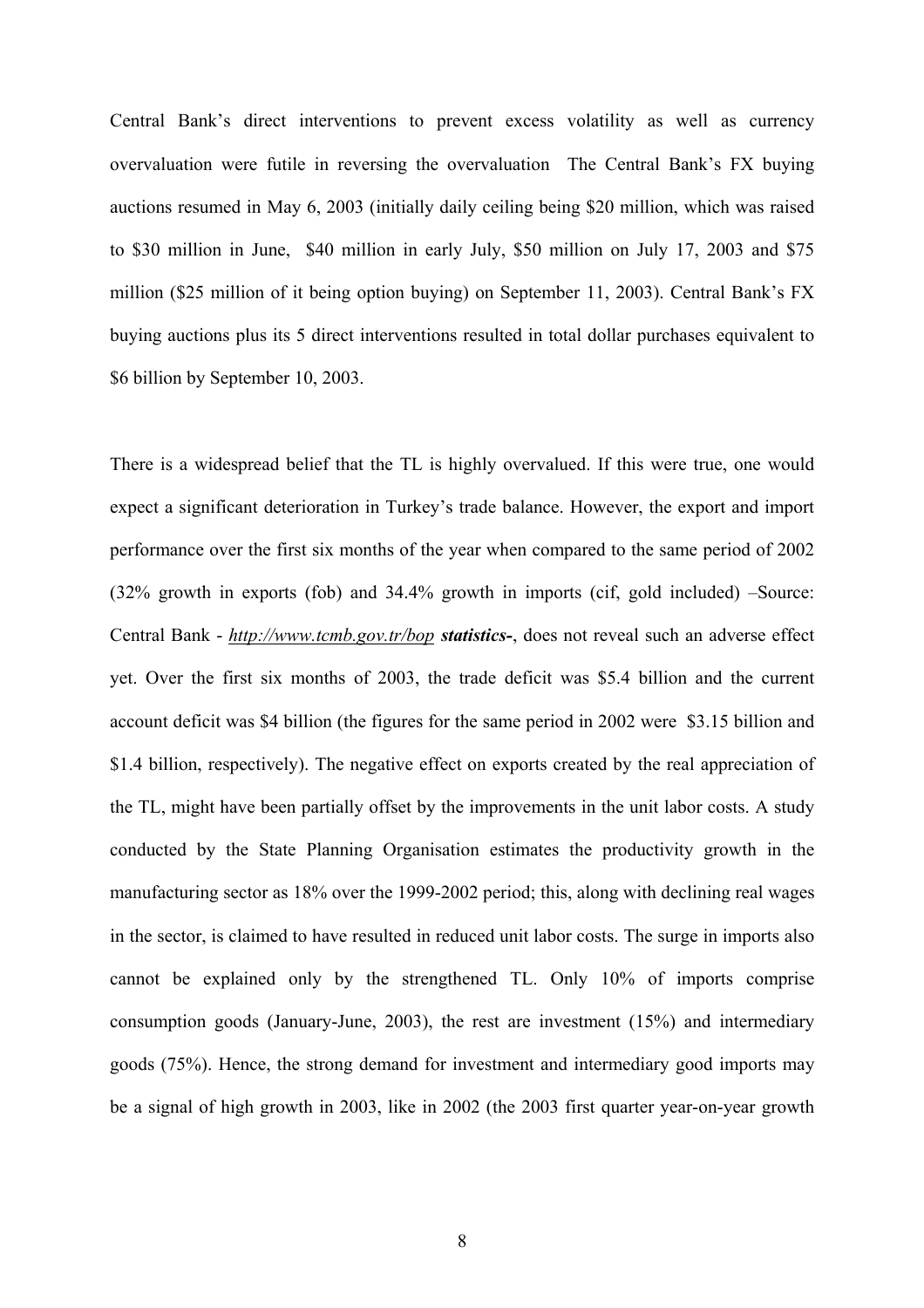rate was 7.4% for GNP and 8.1% for GDP. GNP's 2003 1st six months' year-on-year growh has been 5.4%).

A strong TL, while easing debt sustainability, and creating a favorable impact on the inflation rate (pass-through effect of the exchange rate), may also create an adverse effect on the current account. In August 2003, the current account deficit target for end-2003 was revised by the authorities as \$7.4 billion (the original figure was \$3.5 billion), in light of the exchange rate developments as well as the growth factor. High current account deficit may cause increased demand for foreign currency and hence contribute to correction of the overvaluation of the TL.

#### *1.5 Privatization*

The Government's 88.9% stake at Petkim, 65.8% stake at Tupras (the oil refinery) and 100% stake at TEKEL (the state tobacco and alcohol monopoly) are on the privatization agenda of 2003. Tekel alone is expected to generate a significant portion of the privatization revenues targeted at around \$4 billion. Privatization revenues expected in 2003 are equivalent to 1-2% of GNP.

#### *1.6 Inflation Rate*

It is almost certain that the 20% inflation target will be attained by end-2003. This is the lowest inflation rate since 1970.

#### **2. Formula Used to Estimate the Primary Surplus Ratio**

The World Bank estimates the primary surplus needed to keep the debt ratio stable using a formula that takes growth, real interest rate and seigniorage factors into consideration (World Bank, 2000: 16-8, 121-124)<sup>5</sup>. At this point, we propose modifying the formula, by adding a third term to capture the effect of the exchange rate movements on debt and hence the primary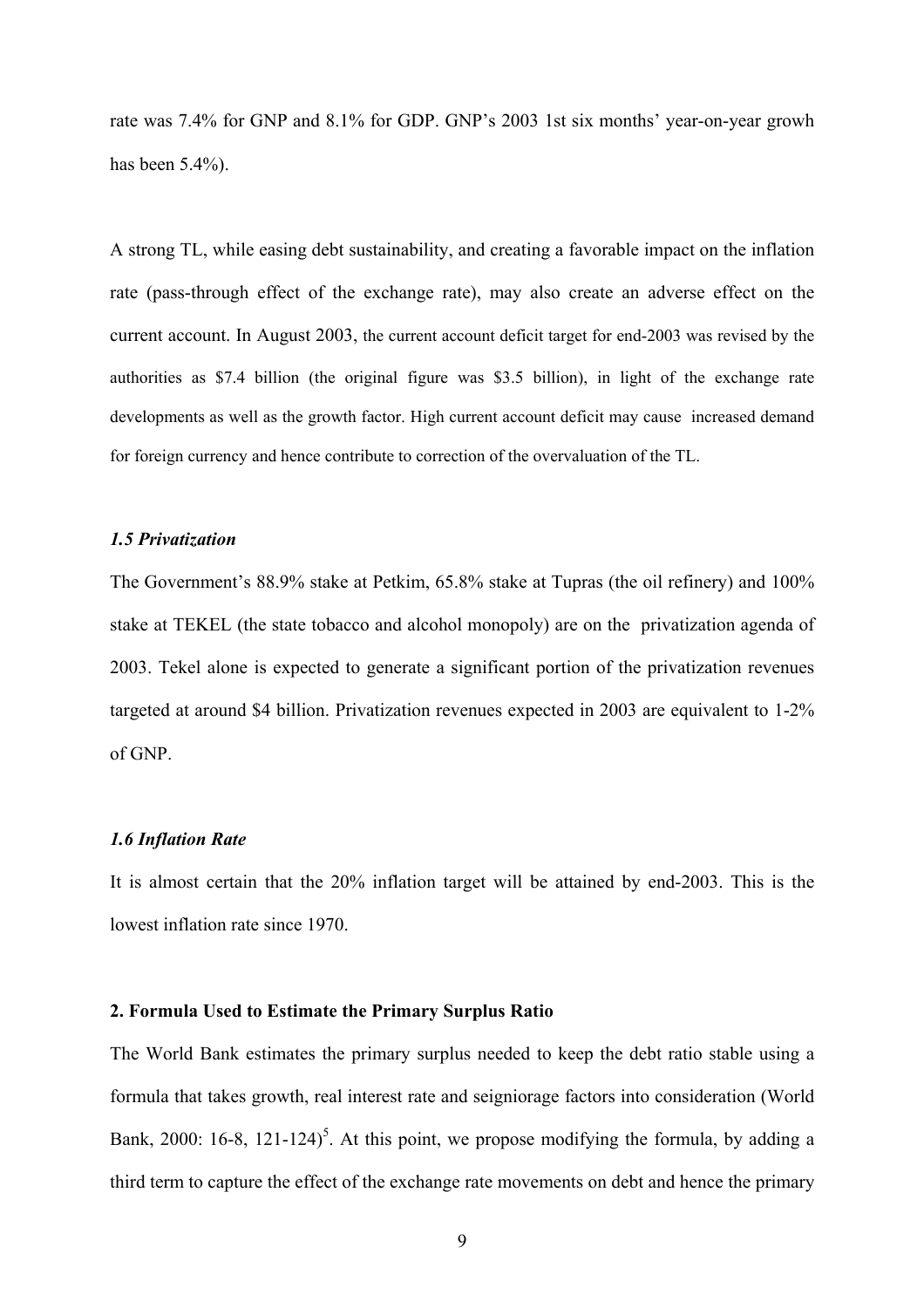surplus requirement. Actually, the exchange rate factor is handled during the process of the estimation of real interest rate on FX debt in TL  $(r<sub>fx</sub>)$ , which later is plugged into Equation (1). The formula used is as follows (all terms are at (t) except the primary surplus ratio (s), which is at  $(t+1)$ :

 $s(t+1) = [(r_{TL} - g)/(1 + g)]b_{TL} + [(r_{FX} - g)/(1 + g)]b_{FX} - [(p + g + p x g)/(1 + p + g + p x g)]$  m (1) where;

 $s =$ long-term primary surplus-to-GNP ratio that is required for debt sustainability at  $(t+1)$ 

 $b_{TL}$  = "public sector debt stock denominated in TLs-to-GNP ratio" at the beginning of the period

 $b_{FX}$  = "public sector debt stock denominated in FX-to-GNP ratio" at the beginning of the period

 $e$  = revaluation rate of FX (FX Basket = 0.5\$+0.5Euro) (TL/FX)

 $r_{TL}$  = real interest rate on TL-denominated debt and borrowing

 $r_{FX}$  = real interest rate on FX-linked debt and borrowing in TL terms =  $\{[(1+i_{fx})(1+e)]/(1+p)\}-1$ 

 $g =$  growth rate

 $p =$ domestic inflation rate

m = reserve money-to-GNP ratio, which takes different values under different "real interest rateinflation rate" combinations.

 $i_{fx}$  = nominal interest rate on FX-denominated debt in FX.

(Note: for the derivation of the World Bank (2000) formula on which Equation 1 is based, see Appendix A)

If the primary surplus-to-GNP ratio estimated for 2003 under different scenarios is found to be below the targeted 6.5%, the difference between the two figures will contribute to the gradual reduction of the government debt stock-to-GNP ratio.

The reserve money-to GNP ratio (m) in equation (1) is estimated using the following regression equation<sup>6</sup> (1970-1999):

 $\ln m = f(r+p) = f(i)$  where i is the nominal interest.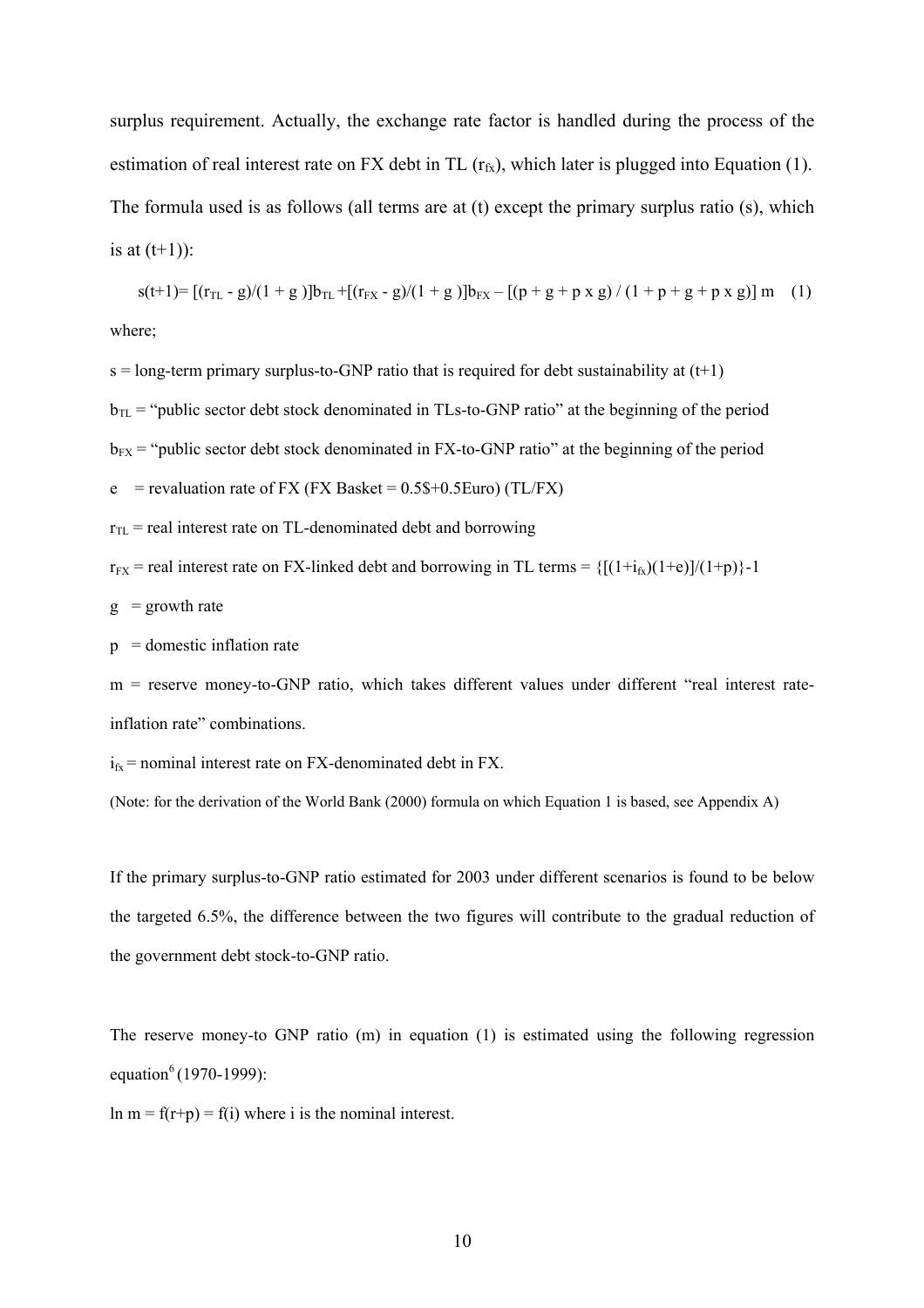$$
\ln m = -2.2555 - 0.6053 \text{ i}
$$
  
(-70.100)(-10.790)  

$$
R^2 = 0.81; \text{ SSR} = 0.2946; \text{DW} = 1.6934
$$

The term,

$$
[(p + g + pxg) / (1 + p + g + pxg)]
$$
 m

gives the seigniorage amount expressed as percent of GNP. The first two terms of Equation (1), on the other hand, give the effect of growth and real interest rate on the primary surplus requirement. This part of the equation implies that the closer the real interest rate is to the growth rate, the more sustainable is the debt.

#### **3. The Real Interest Rate**

Real interest rate (r) is generated from two sources: FX-linked debt (comprising 58% of consolidated budget debt stock as of end-2002) and the TL-denominated debt (comprising 42% of the consolidated budget debt stock as of end-2002).

The real interest rate on FX-linked debt expressed in TL terms  $(r_{FX})$  can largely be affected by real appreciation/depreciation of the TL. Hence, the real interest rate on FX-linked nonmaturing debt plus borrowing in terms of TL, is estimated under scenarios that account for exchange rate variability. The procedure used to arrive at the real interest rate on FX-linked debt plus borrowing in terms of TL  $(r_{FX})$  is as follows:

First, the interest rate in FX is converted into nominal interest rate in TL using Equation (2).

$$
i_{FX}^* = [(1+i_{FX})(1+e)] - 1 \tag{2}
$$

where,

 $i_{FX}$ <sup>\*</sup>= average interest rate on FX-linked debt plus borrowing in TL (nominal)

 $i_{FX}$  = average interest rate on FX-linked debt plus borrowing in FX (nominal)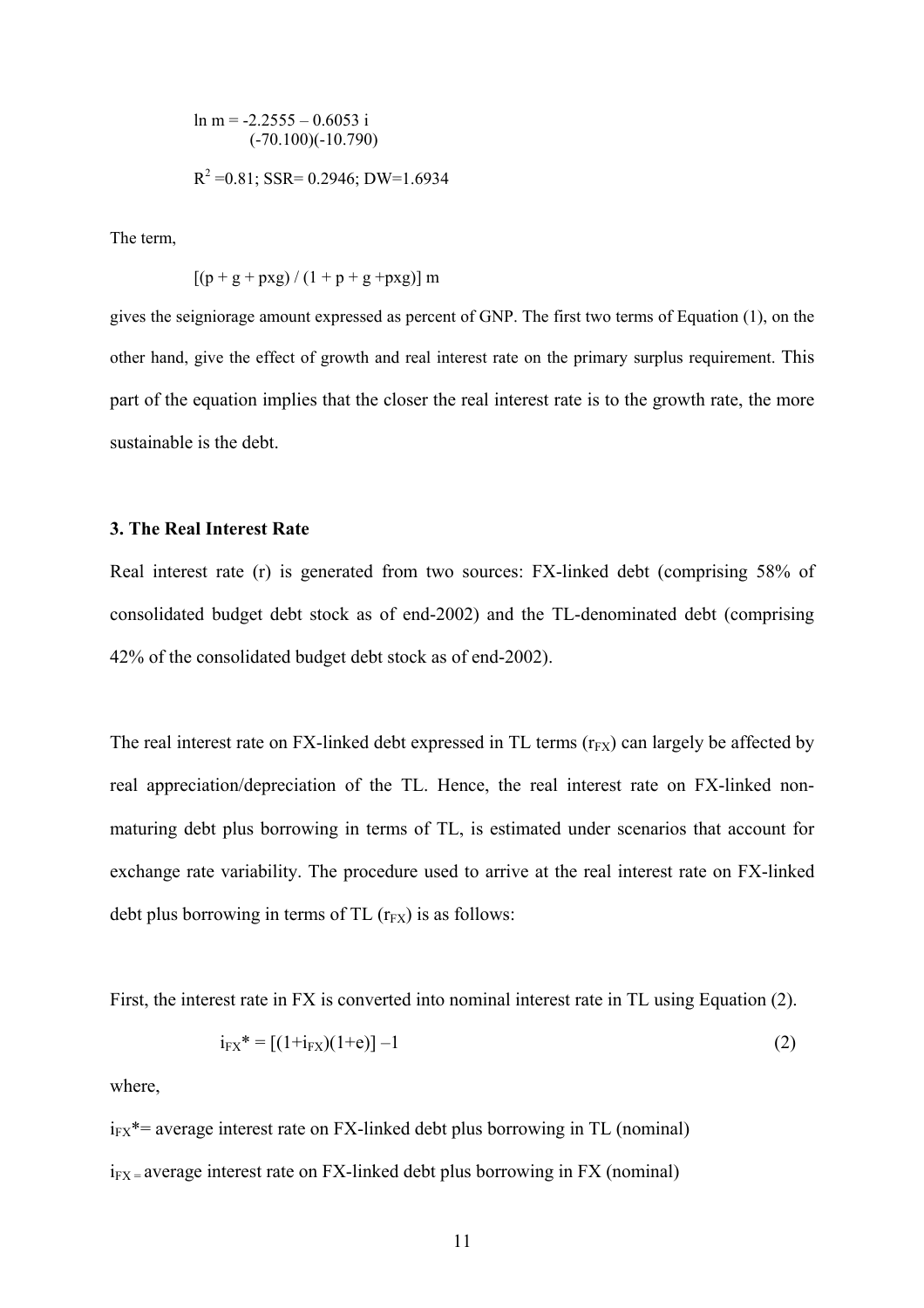#### e= revaluation rate of FX over the year

Then, the nominal interest rate in TL terms  $(i_{FX}^*)$  is converted into real interest rate in TL terms  $(r_{FX})$  on FX-linked debt, using Equation (3).

$$
r_{FX} = [(1+i_{FX}^*)/(1+p)] - 1
$$
 (3)

To be able to use realistic figures in our alternative scenarios, we need to have some idea on the current average interest rate on FX non-maturing debt plus new borrowing during rollover. As a "financing requirement", the 2003 Program envisages \$3,9 billion *borrowing from international institutions* (theWorld Bank and the IMF) and \$6.2 billion *external borrowing*. The interest rate charged by the World Bank is Libor plus 0.75; currently Libor is 1.34, hence the interest rate on the World Bank credit is around 2.09%. The rate charged by the IMF, on the other hand, is around 4-4.5%. A major portion of the current foreign debt stock is the debt to these international institutions, bearing 5-7 year maturities. Hence the interest service on this portion of the non-maturing debt over 2003 will also be at levels mentioned above. On April 25, 2003, the 10-year Euro bond yield was 11.7%; but it is following a declining trend (on March 25, 2003 it was 15%). The \$8.5 billion credit offered by the USA as Iraq war compensation may carry an interest rate close to the 10-year term US Treasury bond rate, which currently is close to 4%. In the average interest rate estimations, this is not included. When realized, however, the interest rate on this credit will pull the average interest rate further down. In the real interest rate on the FX denominated debt estimations below, the average interest rate on the new FX borrowing plus non-maturing FXlinked debt over 2003, ranges from 9 to 13%, in the different scenarios constructed. Actually, these rates are highly cautious since they are much above the average interest rate on the current FX-linked debt.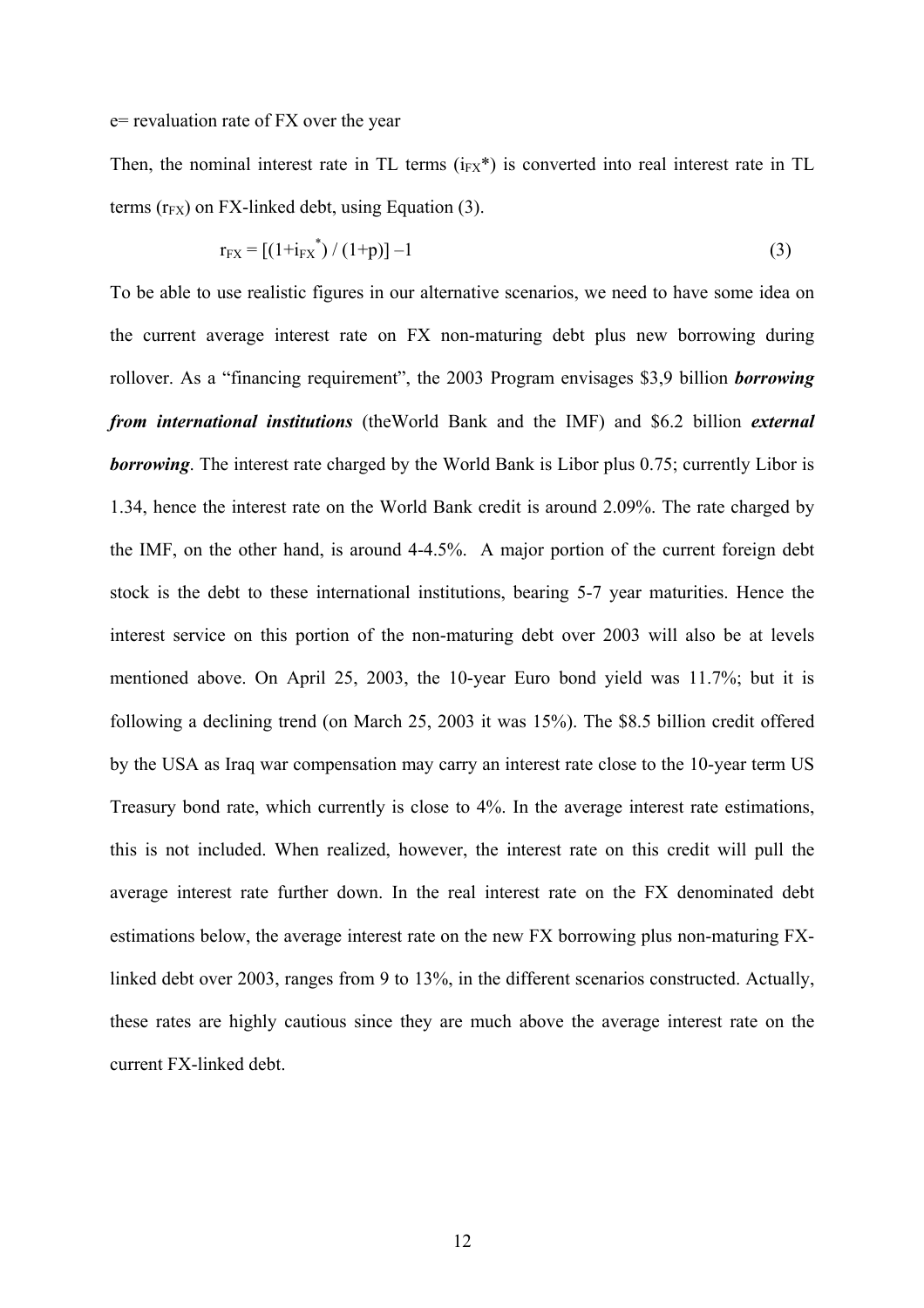#### *3.1 Real Interest Rate on FX-Linked Debt in TL Terms*

As mentioned above, using Equation (2), first the FX-denominated interest rate was converted into TL-denominated nominal interest rate; and then, using Equation (3) the nominal rate was converted into real interest rate on FX-linked debt, in terms of TL. It is at this stage, when the exchange rate factor enters the picture. Table 2 gives the real rates on FX-denominated debt in TL, under different scenarios, representing alternative "FX revaluation rate-inflation rate-FX interest rate" combinations. For example, in reference to Table 2, if the inflation rate were 25%, the revaluation rate of FX were 15% and the interest rate of FX debt were 13%, then the real interest rate on the non-maturing FX debt plus borrowing would be 4%.

**Table 2- Real Interest Rate on FX Debt Expressed in TL Terms** 

|       | Inflation Rate (%) |       |       |       |       |                 |          |          |       |       |       |       |
|-------|--------------------|-------|-------|-------|-------|-----------------|----------|----------|-------|-------|-------|-------|
|       | 20                 |       |       |       |       | 25              |          |          |       |       |       |       |
|       | $I_{\mathsf{fx}}$  |       |       |       |       | $I_{\text{fx}}$ |          |          |       |       |       |       |
| е     | 0.05               | 0,07  | 0,09  | 0,1   | 0,11  | 0,13            | 0,05     | 0,07     | 0,09  | 0,1   | 0,11  | 0,13  |
| 0, 15 | 0.006              | 0.025 | 0,045 | 0,054 | 0.064 | 0,083           | $-0.034$ | $-0.016$ | 0,003 | 0,012 | 0,021 | 0,040 |
| 0,2   | 0.050              | 0.070 | 0,090 | 0,100 | 0.110 | 0,130           | 0,008    | 0,027    | 0,046 | 0,056 | 0,066 | 0,085 |
| 0,25  | 0.094              | 0.115 | 0,135 | 0,146 | 0.156 | 0,177           | 0.050    | 0,070    | 0,090 | 0,100 | 0,110 | 0,130 |
| 0, 3  | 0,138              | 0,159 | 0,181 | 0,192 | 0,203 | 0,224           | 0,092    | 0,113    | 0.134 | 0,144 | 0.154 | 0,175 |

#### *3.2 Average Real Interest Rate on TL-Denominated Debt (new borrowing+non-maturing debt)*

As of end-March 2003 (like in end-2002), 43% of the domestic debt stock was in the form of FRNs, paying interest on a quarterly basis. The FRNs sold to the market bear a 2-year term and those in the hands of the public institutions bear 3-7 year terms. This means that, if the interest rate is following a downward trend, in the following quarters, the interest rate on this portion of the debt stock will decline parallel to the interest rate formed at the reference auctions. This will automatically bring down the average interest rate on the existing TLdenominated debt stock. The domestic debt carrying a fixed rate makes up only 25% of the total; and the maturity of this debt is relatively short (in the average 9.2 months). The average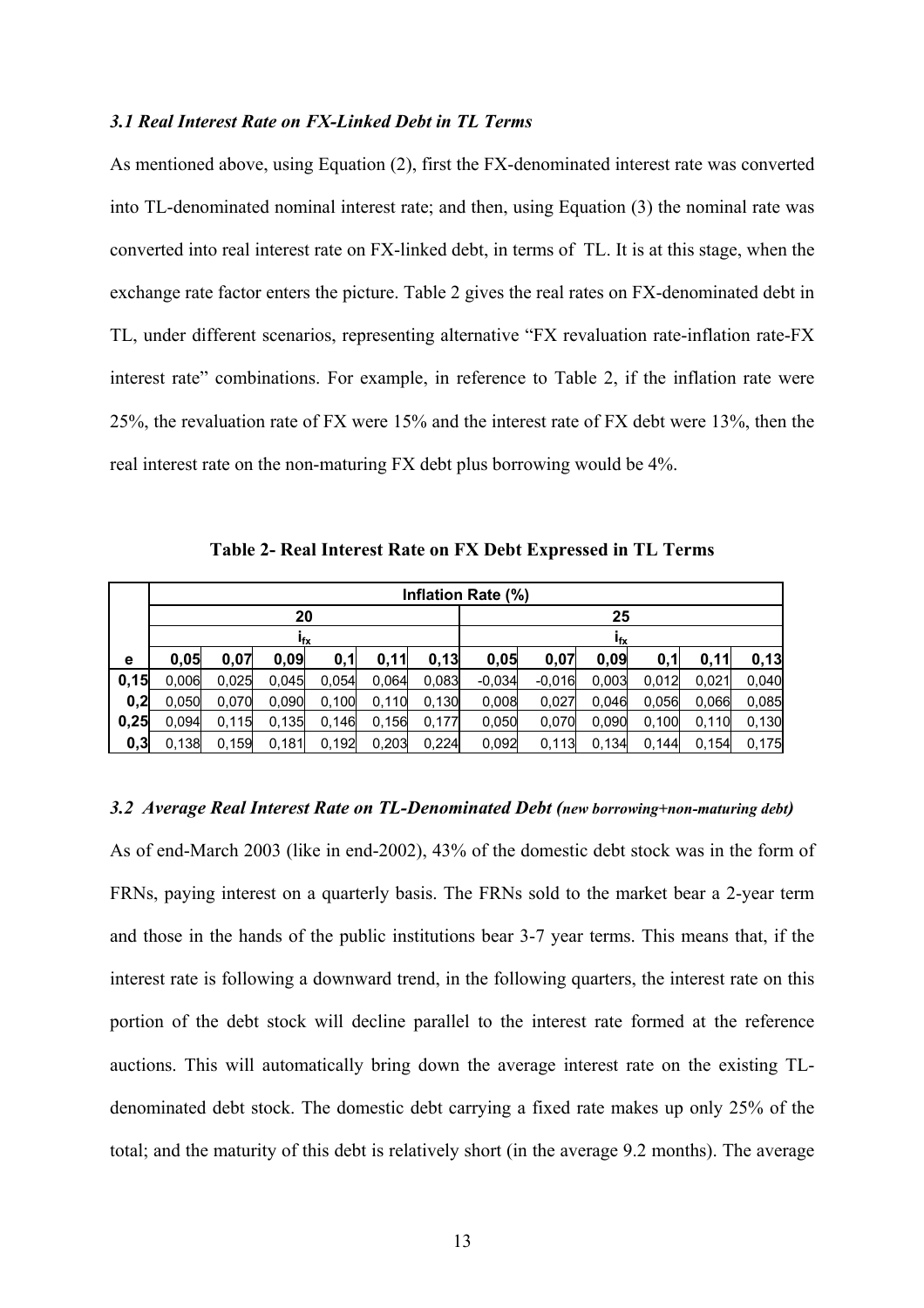interest rate on the Treasury auctions held over the first 4 months of 2003, was around 53%, which implied a real rate above 25%. The Central Bank reduced its overnight lending rate by 3 percentage points on April 25, 2003, another 3 percentage points on June 4, 2003, and another 3 percentage points on August 6,2003 (o/n borrowing/lending rate becoming 32% and 38%, respectively, as of August 6, 2003). Because of this and the gradually increasing confidence, which reduces the risk premium, the interest rates have been following a declining trend. The Central Bank is expected to cut its o/n lending rate further when the time is right. This move can be expected to lower the Treasury borrowing rates further. Hence a real interest rate on the TL-denominated debt/borrowing around 15-20% for 2003 as a whole would actually be a highly conservative assumption, considering the fact that the real interest rate on the domestic debt stock alone was announced as 11% by the Treasury.

#### **4. Estimation of the Primary Surplus Ratio Required to Keep the Debt Ratio Stable**

Real interest rates on FX-linked debt plus borrowing in TL terms  $(r_{FX})$  given in Table 2 was plugged in the second term of Equation (1), along with the growth rate assumption (ranging from 3 to 7%) of the different scenarios. The weight (FX-linked debt-to-GNP ratio) ( $b_{fx}$ ) used was 0.4582  $[(-0.79 \text{ (public debt-to-GNP ratio in 2002) x 0.58 (share of FX-linked debt in$ total public debt)]. The weights used are those of end-2002. The result gave the primary surplus requirement originating from FX-linked non-maturing debt plus borrowing.

Similarly, under different "real interest rate (on TL denominated debt)-inflation rate-growth rate" scenarios, using the first term of Equation (1), the primary surplus requirement originating from TL-denominated debt was estimated. Here the weight (TL-denominated debt-to GNP ratio) ( $b_{\text{TL}}$ ) used was 0.3318 [(=0.79 (public debt-to-GNP ratio in 2002) x 0.42 (share of TL-denominated debt in total public debt)]. Then the primary surplus requirements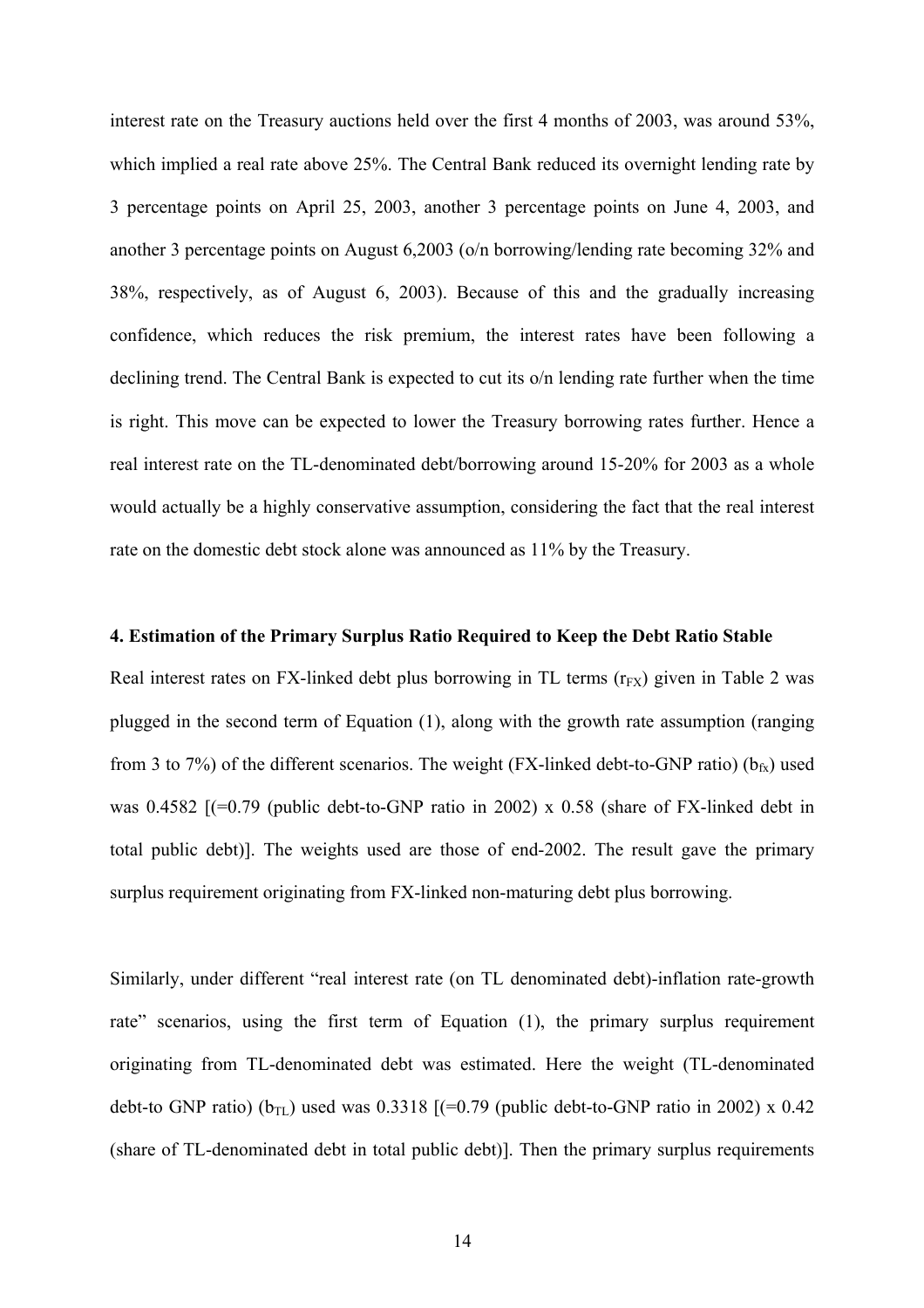in connection to the FX-linked debt and the TL-denominated debt were summed up. The final primary surplus-to-GNP ratio (s) was obtained by adding the seigniorage term's contribution (which has a negative sign in the formula) to this total. The results are reported in Tables 3, 4 and 5 in Appendix B, which are constructed under the assumptions of 9, 10 and 11% nominal FX rate. The estimations in the tables should be interpreted as follows: To keep the public debt-to-GNP ratio of end-2002 level, the primary surplus-to-GNP ratio in end-2003 should be  $X\%$  (here,  $X =$  the primary surplus-to-GNP ratio (s) mentioned in the table for different scenarios). Actually "revenue from privatization-to-GNP" ratio should be deducted from this result. In other words, a privatization term should be added to Equation (1) with a negative sign.

#### **5. Evaluation of the Results**

At the higher inflation rate (25% instead of 20%), the favorable effect of seigniorage on the debt stock ratio is higher. The same is true for the growth rate. Similarly when the revaluation rate is below the inflation rate, it implies real appreciation of the TL over the period, leading to a lower real interest rate on the FX-linked debt in terms of the TL (holding a nominal interest rate on FX debt constant). This too eases debt sustainability. The real interest rate on the TL-denominated debt, on the other hand, has an adverse effect on debt sustainability. The shaded areas on Tables 3, 4 and 5 given in Appendix B, point to the scenarios where debt sustainability becomes questionable, since in these cases the primary surplus requirement is above the targeted 6.5%. If we generalize; these specific scenarios implying unsustainability, display a high rate of revaluation of FX (25-30%), combined with high a real interest rate on the TL-denominated debt (20-25%), which is highly improbable. The situation gets worse as the growth rate declines. However, even when the  $r_{TL}$  is high, appreciation of the TL and/or a high growth rate, may lead to a primary surplus requirement below the 6.5% target.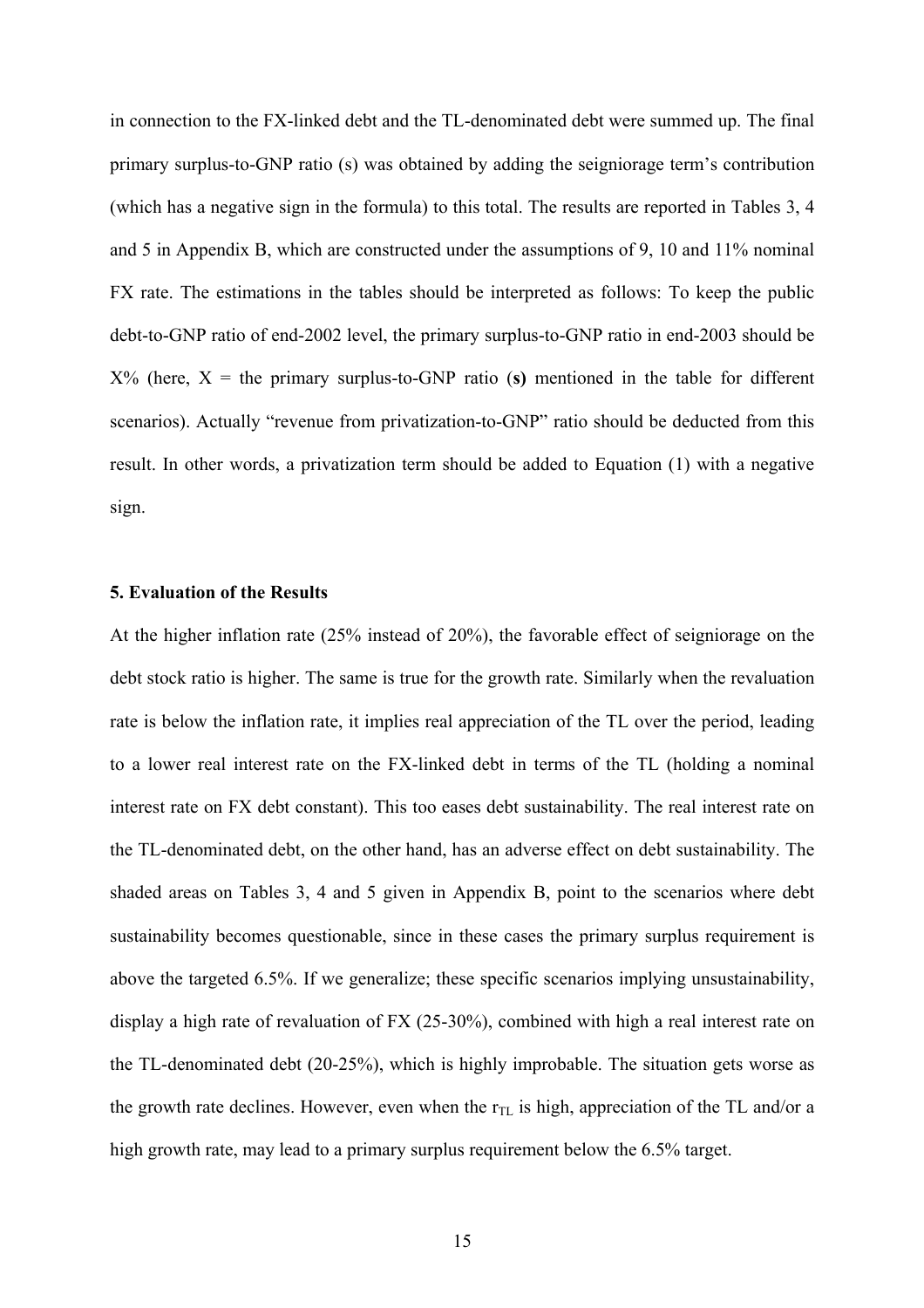The most likely realizations anticipated for the year 2003 are:

Inflation Rate  $(p) = 20$ ; Average real interest rate on the TL-denominated debt  $(r_{\text{TL}}) = 15$  or 20%; Revaluation rate of foreign currency (basket comprising  $0.5$ \$+0.5Euro) (e)= 15, 20 or 25%; Growth rate (g) = 4, 5 or  $6\%$ ; Average interest rate on FX borrowing and non-maturing debt  $(i_{FX}) = 9\%$ .

Under these circumstances, debt sustainability does not seem to be a problem and in all cases public debt ratio is likely to decline since the primary surplus requirement is below the 6.5% target level. Now let us estimate the debt-to-GNP ratio in end-2003, under the specific scenarios that are most likely to be realized: (all expressed in %; estimations are based on the information given in Table 3 in Appendix B)

```
g= 5, e=20, p=20, r<sub>TL</sub>=20, i<sub>FX</sub>=9; s=4.75, s(target)=6.5; b(2003)=79-(6.5-4.75)=77.25
g= 5, e=20, p=25, r_{\text{TL}}=20, i_{\text{FX}}=9; s=2.66, s(target)=6.5; b(2003)=79-(6.5-2.66)=75.16
g= 5, e=15, p=20, r_{T1}=20, i_{FX}=9; s=2.85, s(target)=6.5; b(2003)=79-(6.5-2.85)=75.35
g= 5, e=20, p=25, r<sub>TL</sub>=15, i<sub>FX</sub>=9; s=1.01, s(target)=6.5; b(2003)=79-(6.5-1.01)=73.5
g= 6, e=15, p=20, r_{\text{H}}=20, i_{\text{FX}}=9; s=1.93, s(target)=6.5; b(2003)=79-(6.5-1.93)=74.43
g= 6, e=20, p=25, r_{\text{TI}}=15, i_{\text{FX}}=9; s=0.21, s(target)=6.5; b(2003)=79-(6.5-0.21)=72.71
```
(Note: By September 2003, it was almost certain that the 20% inflation target would be realized. However, to show the effect of inflation on primary surplus requirement, 25% inflation is also included in estimations for exercise purposes.)

The results indicate that small changes in the assumptions for variables such as growth, the real TL interest rate, the revaluation/devaluation rate and the inflation rate, yield widely different primary surplus requirements for the debt to be sustainable. However, under fairly conservative, but realistic assumptions about the variables mentioned above, the model used points to a relatively stable debt-to-GNP ratio, displaying a downward trend. The fall in the real TL interest rate and the real exchange rate remaining strong, can improve the debt profile even behind expectations.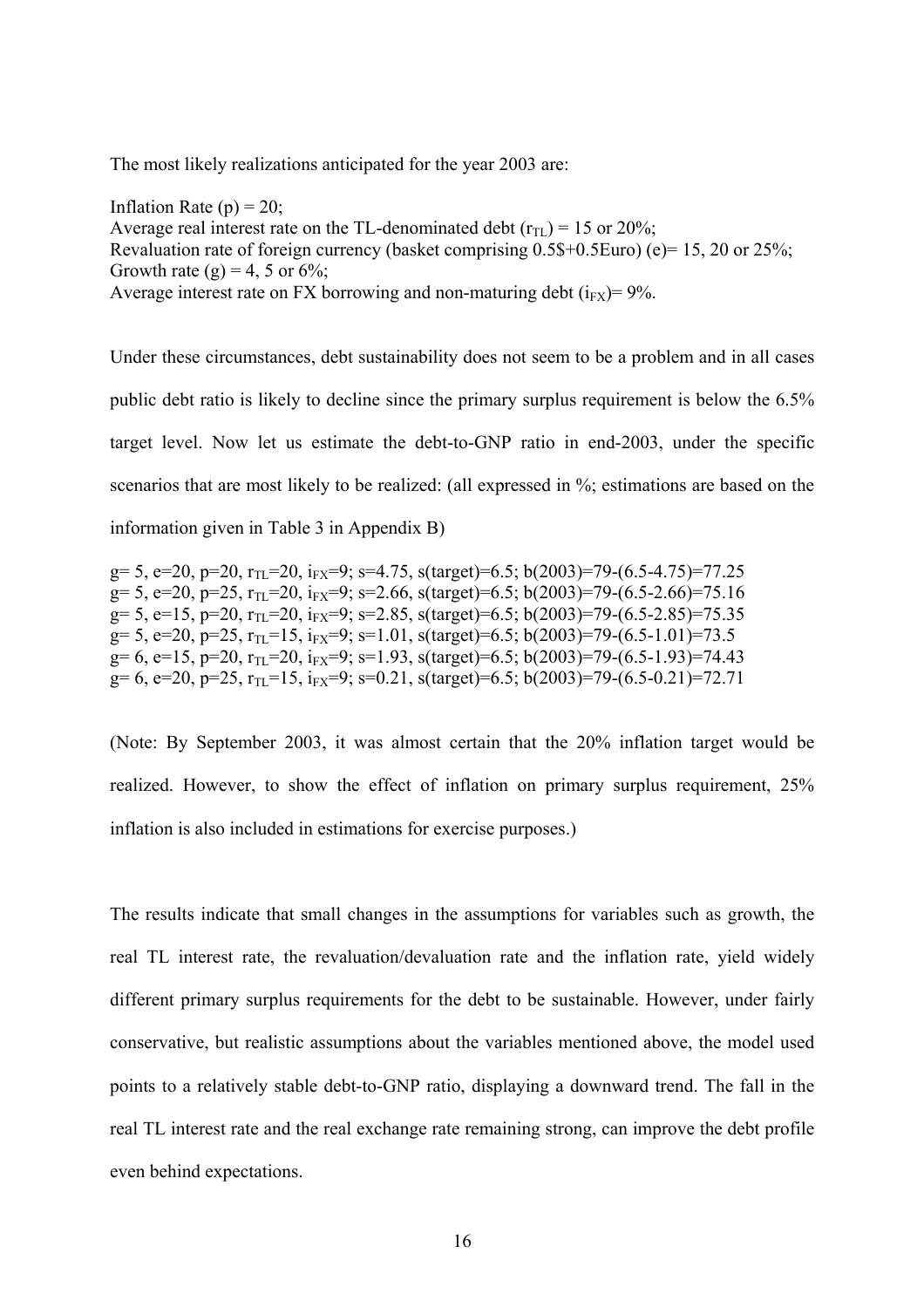## **6. A Graphical Presentation of the Revaluation Rate-Real TL Interest Rate Combinations that Render Debt Sustainable**

To find the *revaluation rate-real TL interest rate combinations* that render the debt sustainable under different *FX interest rate-growth rate-inflation rate scenarios*, Equation (1) was transformed as follows:

The condition for a stable debt ratio was given in Equation (1);

$$
s = \left(\frac{r_{TL} - g}{1 + g}\right)b_{TL} + \left(\frac{r_{FX} - g}{1 + g}\right)b_{FX} - \frac{(p + g + pg)}{(1 + g)(1 + p)}m\tag{1}
$$

where,

 $r_{FX} = i_{FX} + e - p$ 

Thus,

$$
s = \left(\frac{r_{TL} - g}{1 + g}\right)b_{TL} + \left(\frac{i_{FX} + e - p - g}{1 + g}\right)b_{FX} - \left[\frac{(1 + p)(1 + g) - 1}{(1 + g)(1 + p)}\right]m\tag{4}
$$

As a result of the transformation of Equation (1), a term denoted by the letter "a" is derived, which encompasses all the ingredients of Equation (1), with the exception of 'e' and ' $r_{TL}$ '. 'e' and ' $r_{TL}$ ' represent the X and Y-axis, respectively, in the charts below ( $i_{FX}$  and m taken as given and stable).

$$
a = s(1+g) + gb_{TL} + gb_{FX} - (i_{FX} - p)b_{FX} + (1+g - \frac{1}{1+p})m
$$
  
=  $r_{TL}b_{TL} + eb_{FX}$  (5)

The Y intercept will be  $a/b_{TL}$  and the X intercept will be  $a/b_{FX}$ ; the slope of the line denoting  $b_{FX}/b_{TL}$ . The locus of e and  $r_{TL}$  combinations in line with the target s=6.5%, make up the boundary drawn.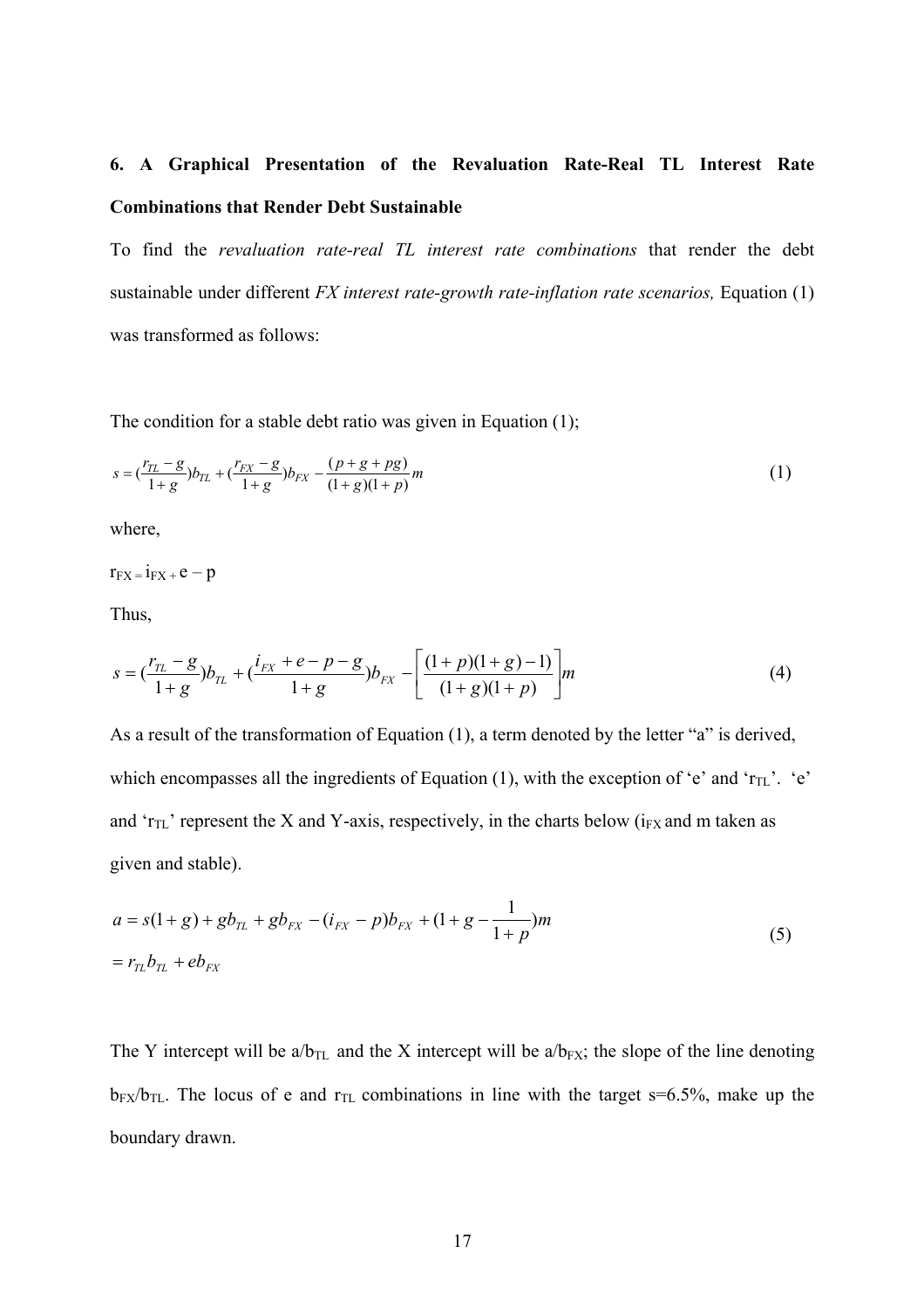The following conclusions can be drawn from the charts:

a. If the economy grows faster, ceteris paribus, an outward shift of the boundary is relevant.

b. If inflation rate surges, ceteris paribus, an outward shift of the boundary is relevant. In such a case, higher seigniorage gains will enable policy makers to maintain the stable debt ratio even at higher  $r_{TL}$  and  $e$  combinations

c. Ceteris paribus, if *s<6.5%*, an inward shift of the boundary will take place. In such a case, only *lower*  $r_{TL}$  and/or *e* can keep the debt ratio stable.

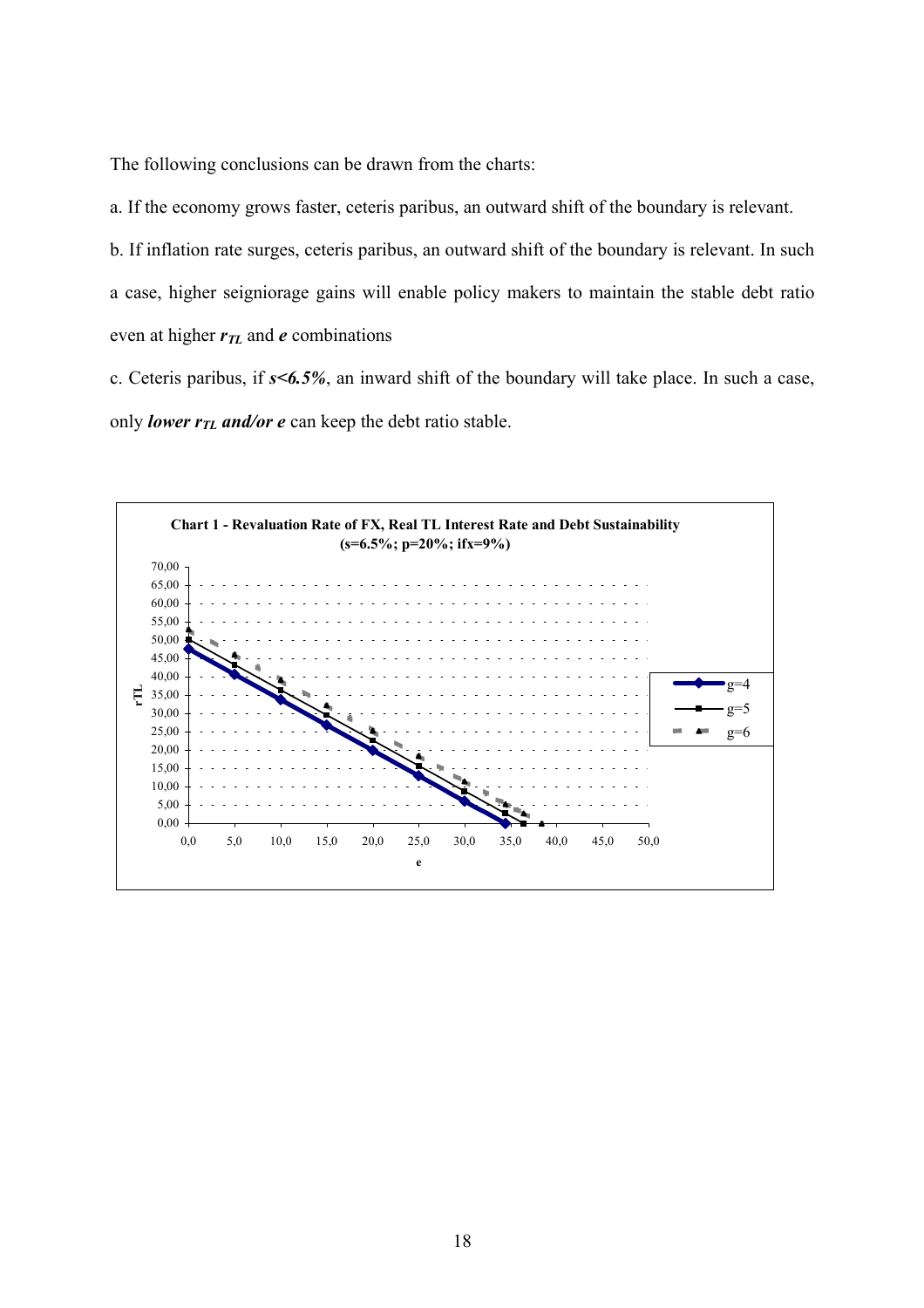

#### **7. In Turkey, can the Debt Ratio Ever Satisfy the Maastricht Criteria?**

Strictly interpreted, the Maastricht criteria require that the *public debt stock-GDP* ratio be 60%. Will Turkey ever be able to achieve this? In order to extend the analysis presented earlier, to forecast the relevant ratios over the 2004-2005 period, it is necessary to make certain assumptions.

The inflation target for 2004 is 12%. The primary surplus ratio targeted remains at 6.5% and the FX borrowing rate remains at 9% during 2004. The composition of public debt stock with respect to its FX and TL-denominated parts is assumed to remain the same (58% and 42%, respectively); "m" equals 4%. The end-2003 debt ratio estimated earlier was somewhere between 72 and 75%. Acting conservatively, the starting point for the 2004 projections is accepted as 75% (debt ratio of end-2003). Under alternative scenarios, the debt ratio at end-2004 can take values ranging between 70-73% (privatization revenues excluded). An estimation of the debt ratio for end-2004 and 2005, under selected scenarios is given below: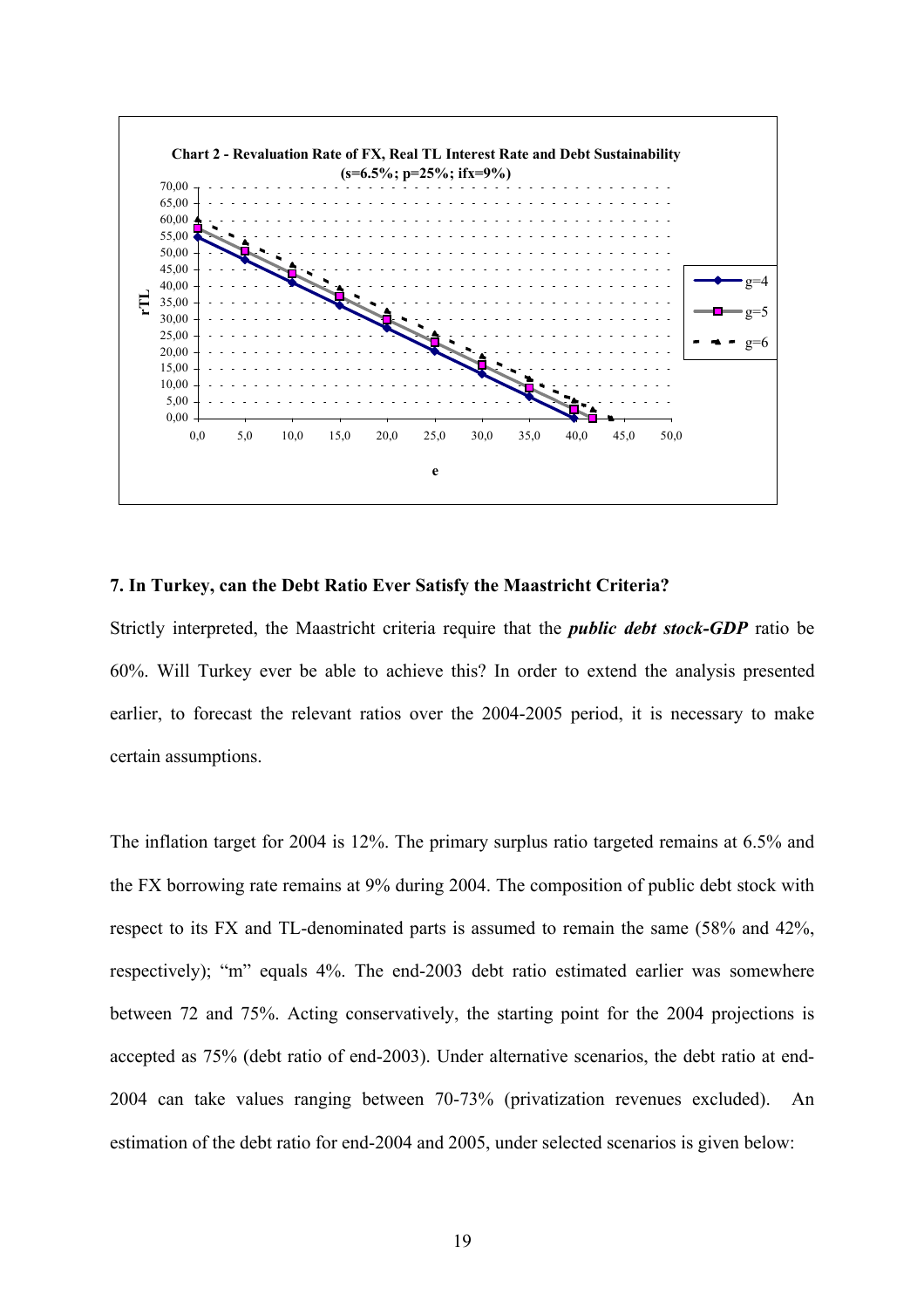#### **Debt Ratio at End- 2004 Under Selected Scenarios:**

g= 4, e=10, p=12,  $r_{\text{H}}$ =15,  $i_{\text{FX}}$ =9; s=4.75, s(target)=6.5; b(2004)=75-(6.5-4.04)=72.5 g= 5, e=10, p=12,  $r_{\text{TL}}$ =15,  $i_{\text{FX}}$ =9; s=2.66, s(target)=6.5; b(2004)=75-(6.5-3.25)=71.8  $g= 6$ , e=10, p=12,  $r_{\text{TL}}=15$ ,  $i_{\text{FX}}=9$ ; s=2.85, s(target)=6.5; b(2004)=75-(6.5-2.48)=71.0  $g= 4$ ,  $e=12$ ,  $p=10$ ,  $r_{\text{TL}}=10$ ,  $i_{\text{FX}}=9$ ;  $s=1.01$ ,  $s(target)=6.5$ ;  $b(2004)=75-(6.5-2.30)=72.7$  $g= 5$ ,  $e=12$ ,  $p=10$ ,  $r_{\text{TL}}=10$ ,  $i_{\text{FX}}=9$ ;  $s=1.93$ ,  $s(target)=6.5$ ;  $b(2004)=75-(6.5-3.10)=71.9$  $g= 6$ , e=12, p=10, r<sub>TL</sub>=10, i<sub>FX</sub>=9; s=0.21, s(target)=6.5; b(2004)=75-(6.5-3.80)=71.2

To forecast the end-2005 debt ratio, we assume the starting point debt-ratio (that of end-2004) to be 71% (privatization revenues excluded). The inflation rate for 2005 is assumed to be 8% or 7%, in the different scenarios adopted. The primary surplus ratio targeted remains at 6.5% and the FX borrowing rate remains at 9% during 2005. The composition of public debt stock with respect to its FX and TL denominated parts is assumed to remain the same (58% and 42%, respectively). "m" is 4% in all cases. An estimation of debt ratio for end-2004, under selected scenarios is given below (privatization revenues not considered):

#### **Debt Ratio at End-2005 Under Selected Scenarios (all in %):**

 $g= 4$ , e=8, p=8, r<sub>TL</sub>=15, i<sub>FX</sub>=9; s=3.21, s(target)=6.5; b(2004)=71-(6.5-3.21)=67.7  $g= 5$ , e=8, p=8, r<sub>TL</sub>=15, i<sub>FX</sub>=9; s=2.46, s(target)=6.5; b(2004)=71-(6.5-2.46)=67.0  $g= 6$ ,  $e=8$ ,  $p=8$ ,  $r_{\text{TI}}=15$ ,  $i_{\text{FX}}=9$ ;  $s=1.73$ ,  $s(target)=6.5$ ;  $b(2004)=71-(6.5-1.73)=66.2$  $g= 4$ , e=7, p=7, r<sub>TL</sub>=10, i<sub>FX</sub>=9; s=2.72, s(target)=6.5; b(2004)=71-(6.5-2.72)=67.2  $g= 5$ ,  $e=7$ ,  $p=7$ ,  $r_{T} = 10$ ,  $i_{FX} = 9$ ;  $s=1.98$ ,  $s(target) = 6.5$ ;  $b(2004) = 71-(6.5-1.98) = 66.5$  $g= 6$ ,  $e=7$ ,  $p=7$ ,  $r_{\text{TI}}=10$ ,  $i_{\text{FX}}=9$ ;  $s=1.26$ ,  $s(target)=6.5$ ;  $b(2004)=71-(6.5-1.26)=65.8$ 

The debt ratio is expected to fall to a level somewhere between 66-68% by end-2005. If privatization revenue-to-GNP ratio is deducted from the final figures obtained, the ratio may go down further by an additional 1 or 2 percentage points in all end-2003, end-2004 as well as end-2005 (Chart 3).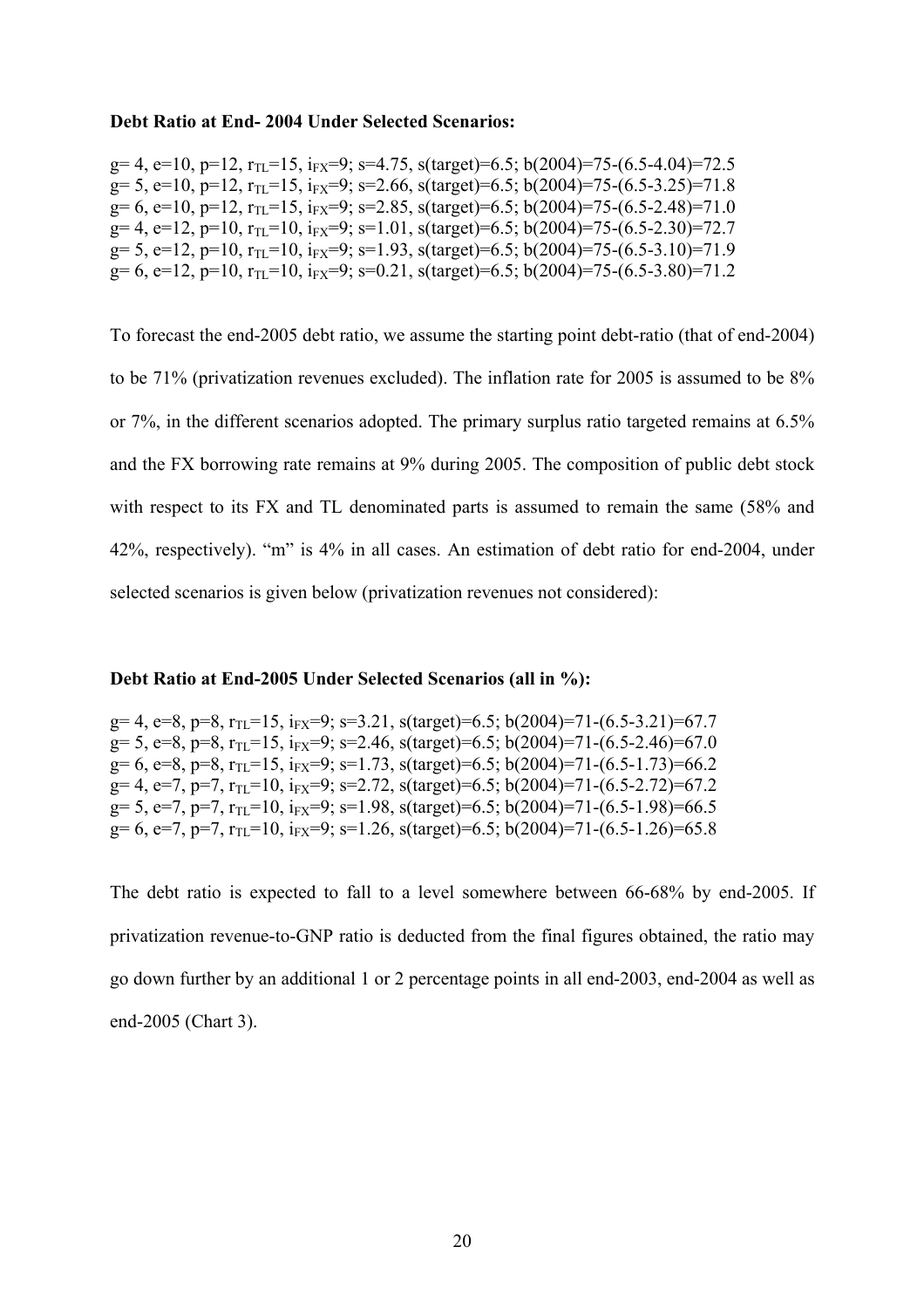

As the estimation results indicate, the debt ratio is likely to follow a declining trend, ultimately reaching the 60% level in the years to follow. Since the estimations above are based on conservative assumptions, the 60% level may be reached sooner than expected. It may be worth noting that, as the inflation rate ebbs, the contribution of the seigniorage factor to easing the debt ratio gets smaller.

#### **8. Conclusion**

In Turkey, the Strengthened Stabilization Program (The Undersecretariat of Treasury, 2001), adopted in May 2001, covering the period between 2001-2004, which is technically and financially supported by the IMF and the World Bank, started to give its fruits. The stability is gradually being achieved; along with it confidence is being restored and spreads are declining. Growth and inflation prospects are favorable and the PSBR is on the decline. Trade balance, however may close the year 2003 with an enlarged deficit due to the appreciation of the TL and better than expected growth. In the aftermath of the Iraq war, Tourism revenues were also adversely affected.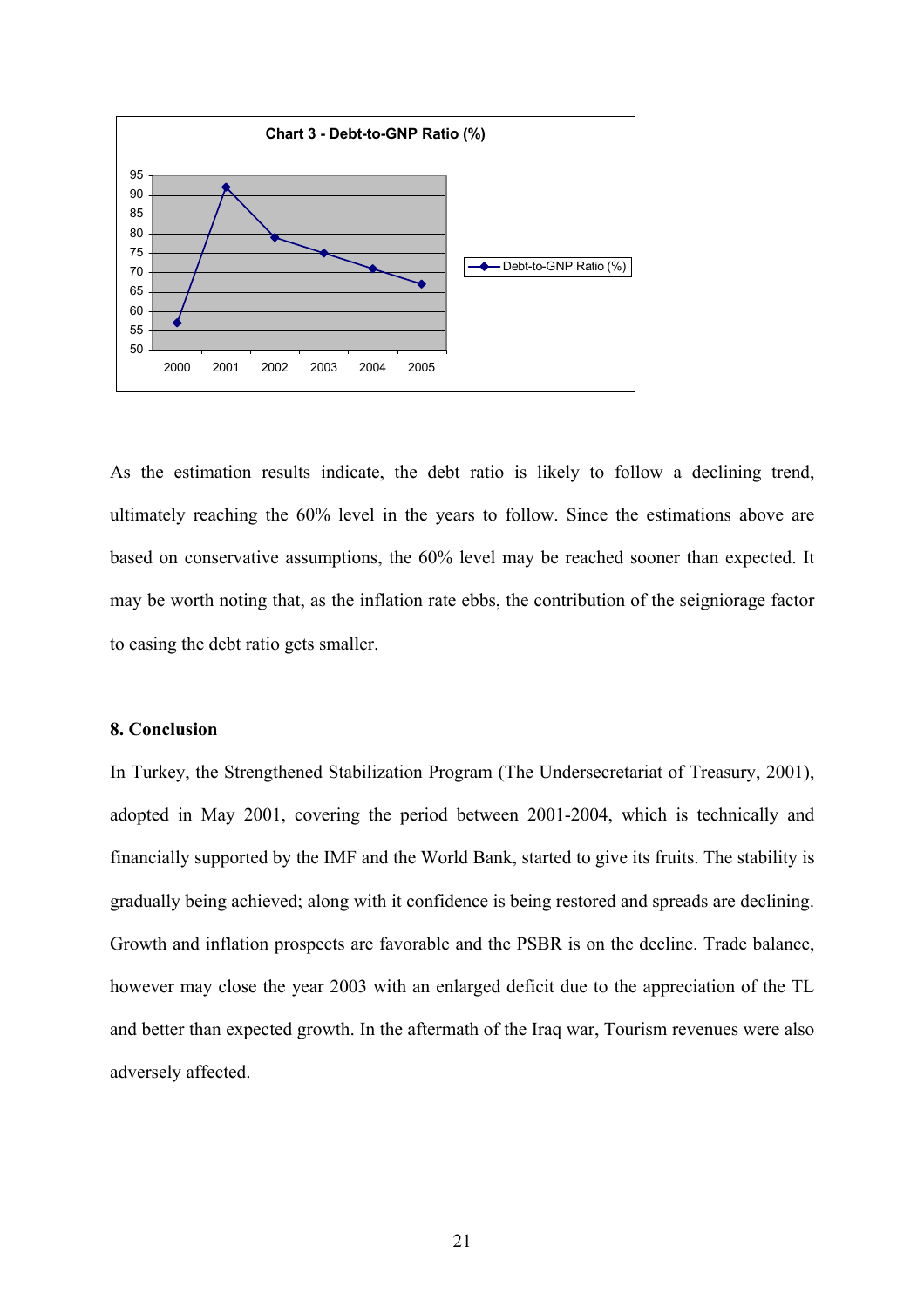As the *risky country image* is being transformed into a *low-risk country image*, the real interest rates on the TL-denominated borrowing as well as spreads on foreign borrowing are expected to fall and foreign direct investment is expected to increase. The TL is claimed to be over-valued both in 2002 and 2003. Despite this development, however, Turkey's exports have been on the rise. We believe that the TL is not as over-valued as suggested by the Real Effective Exchange Rate Index published regularly by the Central Bank of the Republic of Turkey (CBRT). The index mentioned uses 1995 as the base year, which we believe is a poor choice, considering the BOP performance in that year. As a result, the index indicates an exaggerated appreciation of the Turkish Lira.

The Central Bank of the Republic of Turkey (CBRT) resumed its FX buying auctions on May 6, 2003, its primary aim being enhancing its FX reserves. Daily limit on the purchases was set as \$20 million, which was raised gradually to \$75 million (\$25 million of it being option buying) between May and September 2003. However from time to time in the event of excess volatility in both directions, CBRT directly intervenes in FX market. Between May 6- September 10, 2003, CBRT purchased \$6 billion through daily FX buying auctions and five direct interventions conducted. The Central Bank's purchase of FX was expected to slow down TL's appreciation, while enhancing the official reserves. However it did not exert the anticipated effect on the exchange rate. The appreciation of the TL may be cut back as a result of the increased demand for FX resulting from enlarged current account deficit in 2003. If the TL continues to appreciate, Central Bank may consider additional corrective actions such as deeper rate cuts. TL's appreciation is the outcome of mainly the reversal in currency substitution; but it is also affected by high real interest rates on the TL-denominated assets, as well as prospective 2003 privatizations (such as Petkim, the petro-chemical plant; Tupras, the oil refinery; and Tekel, the tobacco and alcohol monopoly). The excessive volatility in the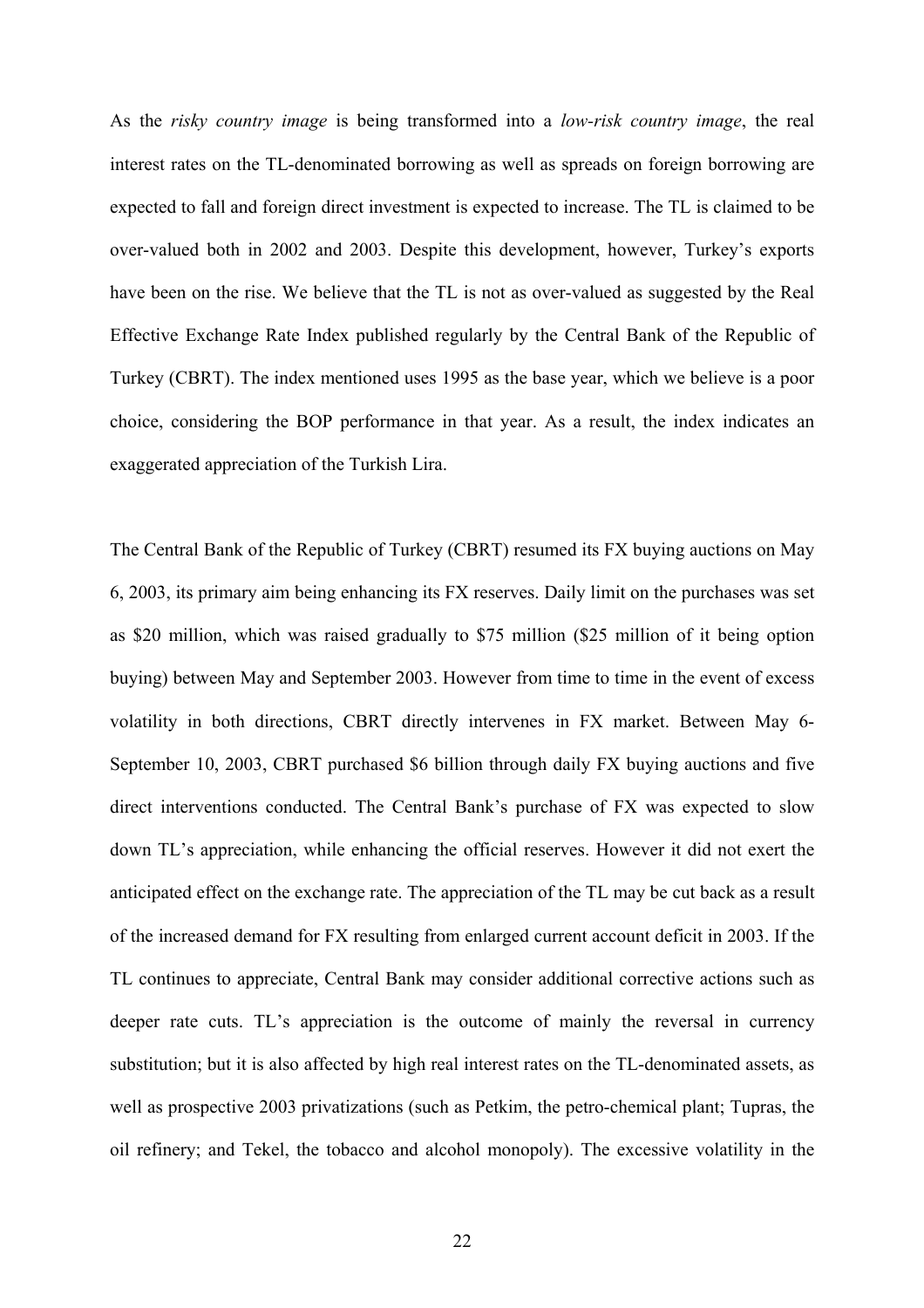exchange rates seen especially since the end of April 2003 was also the result of excessive FX selling because of the need for TL liquidity for tax payments. The CBRT continues its TL deposit buying auctions with a standard of 4-week maturity, which was initiated in April 2002. The aim of this tool is to enhance the effectiveness of efforts to sterilize excess TL liquidity in the system. The maximum amount at each auction is limited to TL200 trillion. Hence while the TL injection results as CBRT purchases FX, the TL deposit buying auctions may sterilize part of this TL expansion. In the years ahead, under the floating rate regime, the exchange rate may be expected to move parallel to the purchasing power parity, displaying much less volatility.

As the results of our analysis indicate, for Turkey the default risk is very low and there is no need for restructuring of the debt. Turkey is frequently being mentioned in the same pot with Argentina and Brazil and similar default risk is being implied for all three countries (e.g. Goldstein, 2003). We believe that a high-growth country under a floating rate regime, with no significant depreciation prospect, which has a good export performance and strong reserves (CBRT's gross FX reserves were \$29.8 billion as of September 5, 2003), where the PSBR is declining, the banking sector is strengthened (CARs being much above legal requirements, and short positions being at zero or insignificant levels), should not be judged in the same category with Argentina and Brazil. In the medium run, Turkey's debt ratio is expected to follow a declining trend, reaching the 60% level (the Maastricht criteria) within a few years.

In sum, for Turkey debt sustainability is likely to be much less of a problem in the years ahead. Low spreads, low risk premiums and hence low real interest rates along with longer maturity, will make debt rollover much easier. Actually in Turkey, the debt-to-GNP ratio is not so high when compared to such countries like Belgium, Italy, Greece and Japan, just to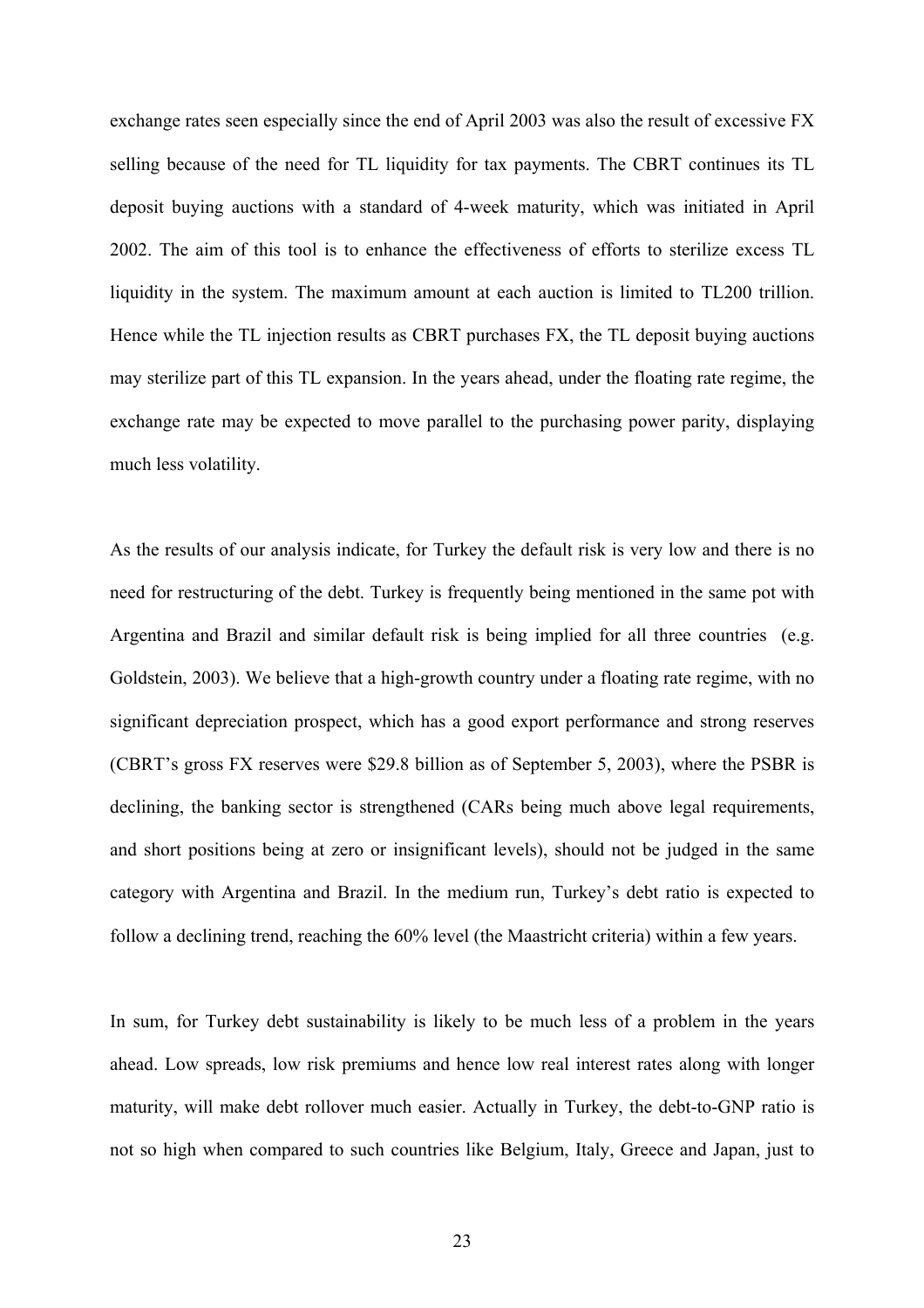name a few. But in those countries maturity is much longer and real interest rates are very low. The problem with Turkey's debt stock is its short maturity<sup>7</sup> and high real interest rates, which will be resolved as stability is gained and confidence is restored. Lasting stability can be achieved only if the present stabilization program is strictly enforced.

#### **Notes**

.

\*The author is affiliated with METU, Department of Economics. She is most grateful to Prof. Oktar Türel for his constructive suggestions in connection to the graphical representation of the results. Sincere thanks are also due to Prof. Craig Burnside for his further elaboration of the primary surplus equation derivation given in World Bank (2000).

<sup>1</sup>For some of the literature, which analyzes external debt sustainability issue using the "present value constraint" approach, see World Bank and IMF (2000), Lachler (2001), Edwards (2002). In Edwards' work (2002), the role of debt relief in debt sustainability analysis is emphasized in reference to Nicaragua, as a representative of the HIPC.

<sup>2</sup>On sustainability analyses see, for example, Edwards (2002), Milesi-Ferreti, Maria and Razin (2000), Uctum and Wickens (2000).

<sup>3</sup>This part of the debt stock indicates direct indebtedness of the Treasury. SEE's and Central Bank's debts are excluded. As of end-2002, the Central Bank was not in a net-debtor position; and if SEEs are assumed to be able to pay their debts out of their earnings, the *central government net debt stock* is the part of the total debt stock that should be considered in connection to the debt sustainability issue.

<sup>4</sup> In the \$13.9 billion debt to IMF, IMF credit extended to CBRT is not included. The Central Bank gave \$5.9 billion of the IMF credit it received to the Treasury to be used for budget financing. The Treasury gave the CBRT Treasury paper in return. Hence the \$5.9 billion is seen as part of the \$91.7 billion domestic debt stock.

<sup>5</sup> We added pxg to both the numerator and the denominator of the seigniorage term (see Appendix A for derivation of the formula). Goldfajn (2002) and Goldstein (2003), in their primary surplus estimations, ignore the seigniorage factor and use a formula that accounts for real interest rate and the growth factor only.

<sup>6</sup>To be able to apply this formula, it was necessary that real income (y) elasticity of real reserve money (rrm) (deflated by WPI) be close to unity. The OLS estimation result given below satisfies this condition. The reason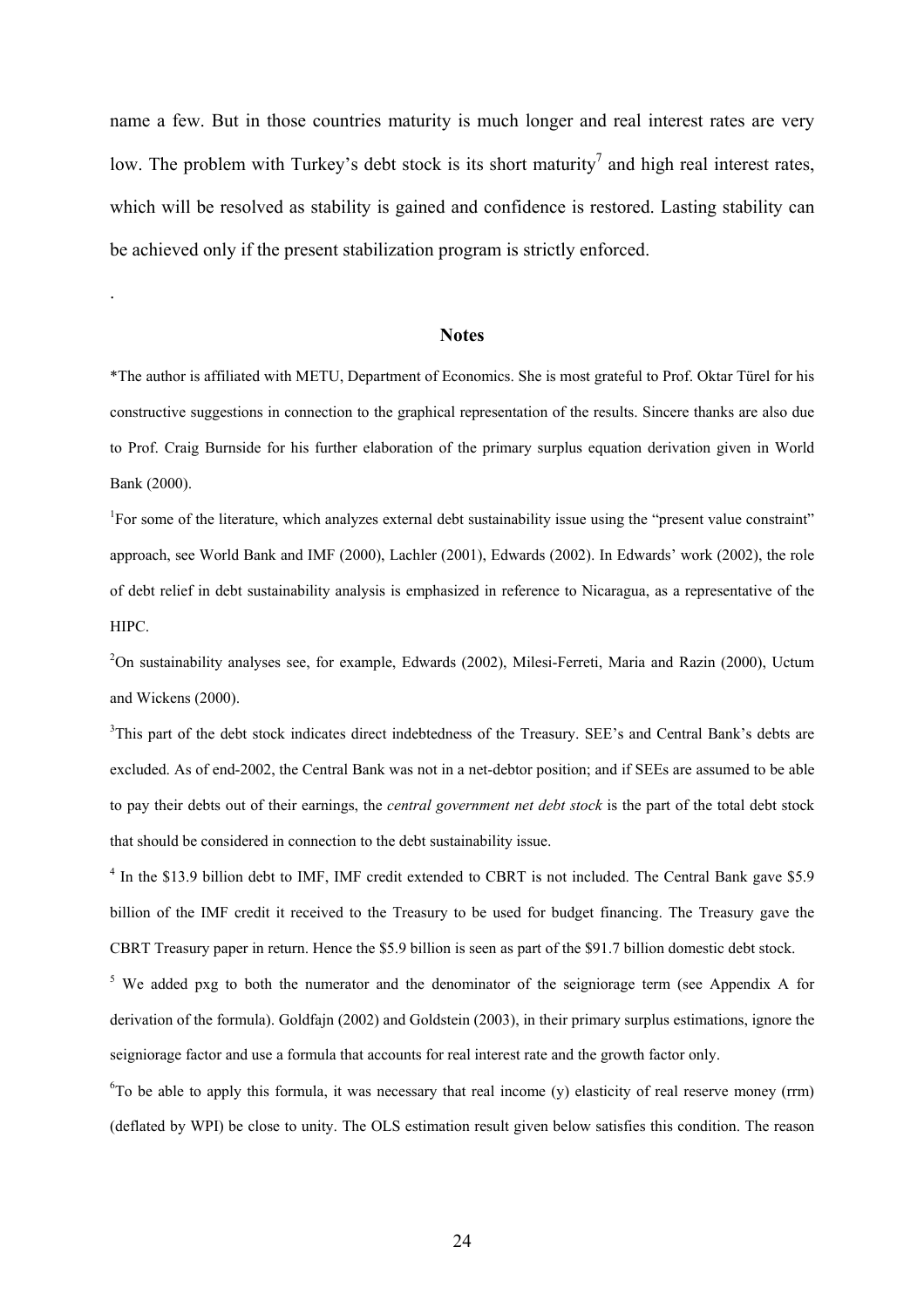why annual data over the period 1970-1999 was used is because the crises years (2000 and 2001) could not be

accepted as normal years.

ln rrm =  $-2.1268 + 0.967$  ln y  $- 0.0057$  R (R is the nominal interest rate on time deposits) (-3.7513) (6.3432) (-3.5370) R-Bar-Squared =0.76; SSR= 0.0.2975 ; DW-statistics=1.676

<sup>7</sup> Average maturity of total domestic debt stock was 27.1 months (12.9 months on cash sales, 56.2 months on non-cash sales) as of July 2003.

#### **References**

Edwards, Sebastian (2002). "Debt Relief and Fiscal Sustainability," NBER Working Paper w8939.

- Goldfajn, Ilan (2002). "Are there Reasons to Doubt Fiscal Sustainability in Brazil?" Banco Central do Brasil Technical Notes, No.25 (July).
- Goldstein, Morris (2003). "Debt Sustainability, Brazil and the IMF", Institute for International Economics, Working Paper, No. WP 03-1, February.
- Keyder, N. (2002). "A note on the debt sustainability issue in Turkey", METU Studies in Development, Vol.29, no.3-4.

Lachler, Ulrich (2001). "Nicaragua:Fiscal Sustainability After HIPC," World Bank, April.

Merrill Lynch (2003). "Foreign Exchange Strategy; Cause & FX", Report dated June 17. 2003.

Milesi-Ferreti, Gian Maria and Assaf Razin (2000). "Current Account Reversals and Currency Crises: Empirical Regularities," in P. Krugman (ed.), Currency Crisis, University of Chicago Press.

The Undersecretariat of Treasury (T.C. Hazine Müstesarlıgı) (2003). Kamu Borç Yönetimi Raporu, April 30.

- ---------.(2003a). "31.3.2003 İtibariyle Konsolide Bütçe Toplam Borç Stoku" (Domestic and External Debt Stock as of March 31, 2003), Press Release dated April 21, 2003.
- $----(2003b)$ . IMF Letter of Intent, April 5 (for the  $4<sup>th</sup>$  review).

.

---------.(2001). "Türkiye'nin Güçlü Ekonomiye Geçiş Programı: Hedefler, Politikalar ve Uygulamalar", (The Strengthened Stabilization Program), (Press Release dated April 14).

Uctum, Merih and Wickens, Michael (2000). "Debt and Deficit Ceilings, and Sustainability of Fiscal Policies:An Intertemporal Analysis," Oxford Bulletin of Economics and Statistics, 62, 2.

World Bank. 2000. "Turkey-Country Economic Memorandum-Structural Reforms for Sustainable Growth, Vol. I and II." Report Number 20657-TU, Washington, DC (September 15).

World Bank and IMF (2001). "The Challange of Maintaining Long Term External Debt Sustainability," April 20, 2001.

--------------- (2000). "Nicaragua: Decision Point Document for the HIPC Initiative,"December 7.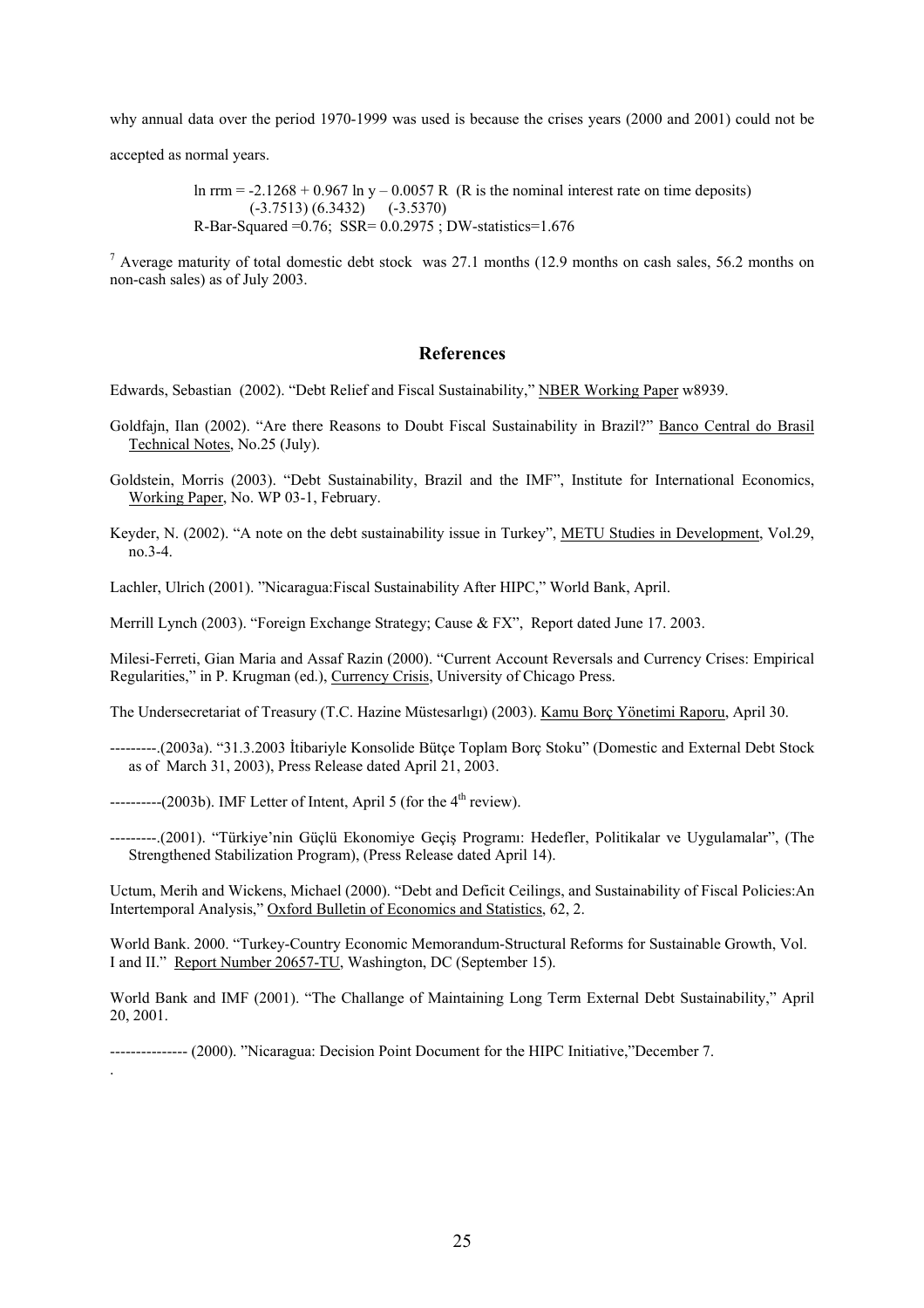#### **Appendix A**

The government budget constraint can be expressed as follows:

$$
B_t - B_{t-1} = I_t - S_t - (M_t - M_{t-1})
$$
\n<sup>(0.1)</sup>

Where subscript t stands for time, measured in years,  $B_t$  is the amount of public debt at the end of period t,  $I_t$  is interest payments,  $S_t$  is the primary surplus (revenue minus noninterest expenditure), and  $M_t$  is the base money and the end of period t, all measured in local currency units. If we assume that time is discrete, that all debt has a maturity of one period, and that debt is nominal and pays a constant nominat interest, R, then Equation 0.1 can be rewritten as

$$
B_t = (1 + R)B_{t-1} - S_t - (M_t - M_{t-1})
$$
\n(0.2)

Dividing Equation 0.2 by GNP,  $(P_t y_t)$ , we get

$$
b_{t} = (1+R)\frac{P_{t-1}y_{t-1}}{P_{t}y_{t}}\overline{b}_{t-1} - s_{t} - (\overline{m}_{t} - \frac{P_{t-1}y_{t-1}}{P_{t}y_{t}}\overline{m}_{t-1}),
$$
(0.3)

where  $\overline{b}_t = B_t / (P_t y_t)$  and  $\overline{m}_t = M_t / (P_t y_t)$ .

.

Assume  $\overline{s}_t = \overline{s}$ ,  $\overline{b}_t = \overline{b}$ ,  $\overline{m}_t = \overline{m}$ ,  $P_t/P_{t-1} = 1 + p$  and  $y_t/y_{t-1} = 1 + g$  for all t. Then (0.3) becomes

$$
\bar{s} = \left[ \frac{(1+R)}{(1+p)(1-g)} - 1 \right] \bar{b} - \frac{p+g+pg}{(1+p)(1+g)} \bar{m}
$$

If we define the real interest rate, r, using  $1 + r = (1 + R)/(1 + p)$  then

$$
\bar{s} = \frac{r - g}{(1 + g)}\bar{b} - \frac{p + g + pg}{(1 + p)(1 + g)}\overline{m}
$$
(0.4)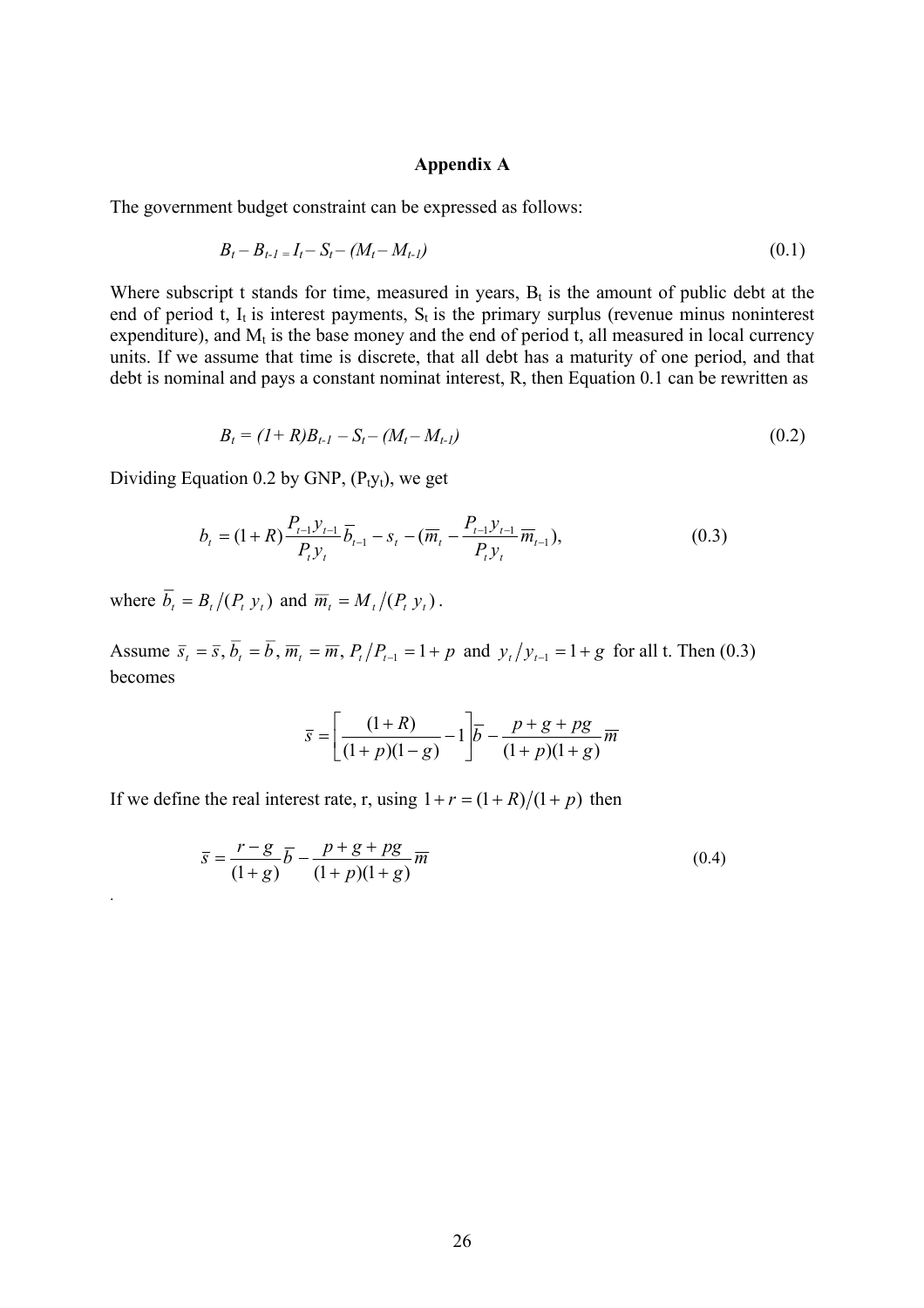### **Appendix B**

| rabic o - i rimary ourplus ratio required (70)<br>$\mathbf{u} \wedge \mathbf{v} = \mathbf{v} \wedge \mathbf{v}$ |      |                    |         |       |         |         |             |  |  |  |  |
|-----------------------------------------------------------------------------------------------------------------|------|--------------------|---------|-------|---------|---------|-------------|--|--|--|--|
|                                                                                                                 |      | Inflation Rate (%) |         |       |         |         |             |  |  |  |  |
|                                                                                                                 |      |                    | 20      | 25    |         |         |             |  |  |  |  |
|                                                                                                                 |      |                    | rTL (%) |       | rTL (%) |         |             |  |  |  |  |
|                                                                                                                 | e(%) | 15                 | 20      | 25    | 15      | 20      | 25          |  |  |  |  |
| $g=3%$                                                                                                          | 15   | 2,86               | 4,51    | 6,18  | 0,84    | 2,51    | 4,16        |  |  |  |  |
|                                                                                                                 | 20   | 4,96               | 6,61    | 8,28  | 2,74    | 4,41    | 6,06        |  |  |  |  |
|                                                                                                                 | 25   | 6,96               | 8,61    | 10,28 | 4,74    | 6,41    | 8,06        |  |  |  |  |
|                                                                                                                 | 30   | 8,96               | 10,61   | 12,28 | 6,64    | 8,31    | 9,96        |  |  |  |  |
|                                                                                                                 | 15   | 2,04               | 3,68    | 5,33  | 0,02    | 1,68    | 3,31        |  |  |  |  |
| $9 = 4\%$                                                                                                       | 20   | 4,04               | 5,68    | 7,33  | 1,92    | 3,58    | 5,21        |  |  |  |  |
|                                                                                                                 | 25   | 6,04               | 7,68    | 9,33  | 3,82    | 5,48    | 7,11        |  |  |  |  |
|                                                                                                                 | 30   | 8,04               | 9,68    | 11,33 | 5,72    | 7,38    | 9,01        |  |  |  |  |
|                                                                                                                 | 15   | 1,23               | 2,85    | 4,49  | $-0,89$ | 0,76    | 2,38        |  |  |  |  |
|                                                                                                                 | 20   | 3,13               | 4,75    | 6,39  | 1,01    | 2,66    | 4,28        |  |  |  |  |
| $9 = 5\%$                                                                                                       | 25   | 5,13               | 6,75    | 8,39  | 2,91    | 4,56    | 6,18        |  |  |  |  |
|                                                                                                                 | 30   | 7,13               | 8,75    | 10,39 | 4,81    | 6,46    | 8,08        |  |  |  |  |
|                                                                                                                 | 15   | 0,32               | 1,93    | 3,56  | $-1,69$ | $-0,06$ | 1,55        |  |  |  |  |
| $9 = 6\%$                                                                                                       | 20   | 2,32               | 3,93    | 5,56  | 0,21    | 1,84    | 3,45        |  |  |  |  |
|                                                                                                                 | 25   | 4,32               | 5,93    | 7,56  | 2,11    | 3,74    | 5,35        |  |  |  |  |
|                                                                                                                 | 30   | 6,22               | 7,89    | 9,46  | 4,01    | 5,64    | 7,25        |  |  |  |  |
|                                                                                                                 | 15   | $-0,48$            | 1,12    | 2,73  | $-2,49$ | $-0,86$ | 0,73        |  |  |  |  |
| $9 = 7\%$                                                                                                       | 20   | 1,52               | 3,12    | 4,73  | $-0,59$ | 1,04    | 2,63        |  |  |  |  |
|                                                                                                                 | 25   | 3,42               | 5,02    | 6,63  | 1,31    | 2,93    | <u>4,53</u> |  |  |  |  |
|                                                                                                                 | 30   | 5,32               | 6,92    | 8,53  | 3,11    | 4,74    | 6,33        |  |  |  |  |

**Table 3 - Primary Surplus Ratio Required (%) iFX = 9%**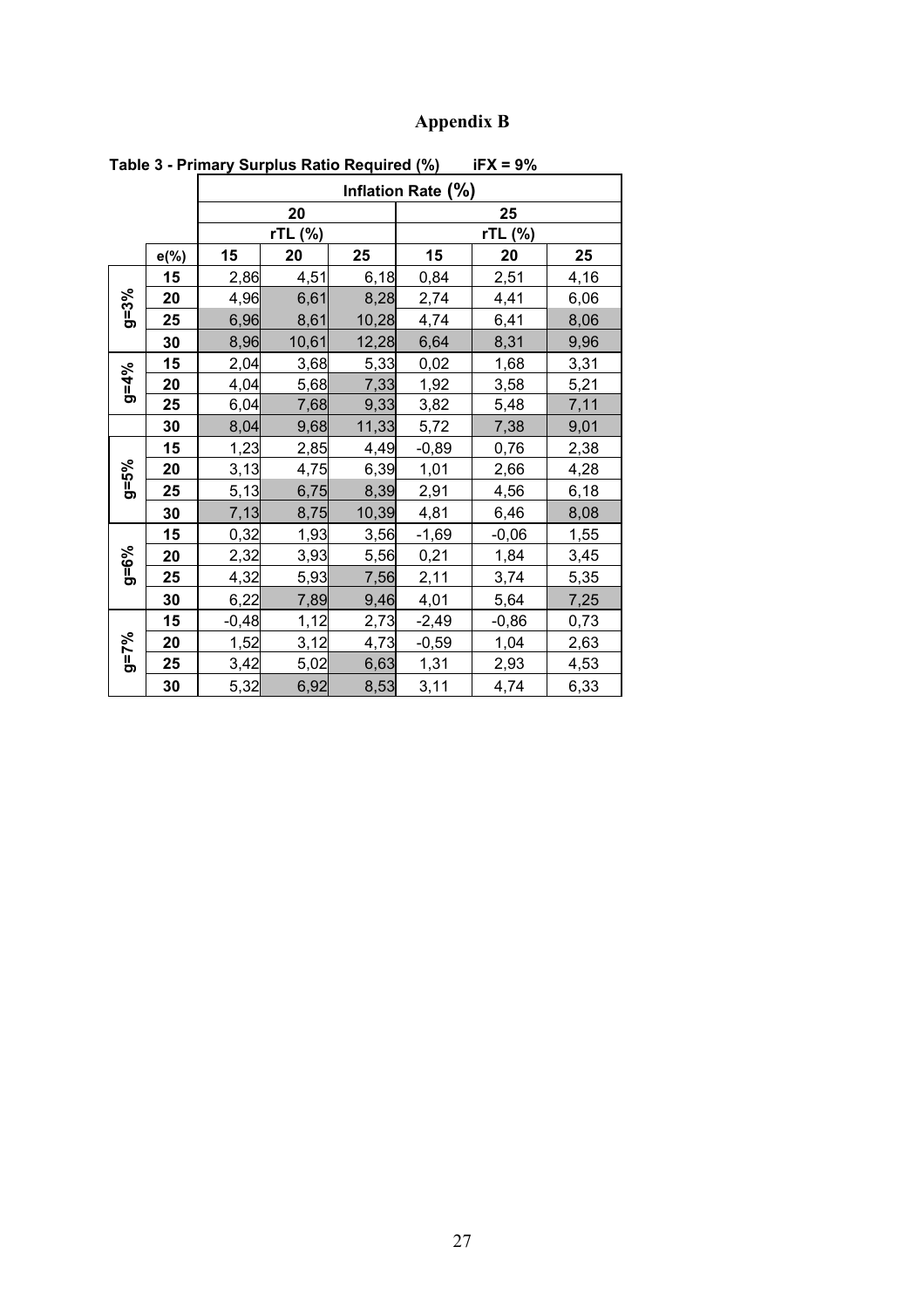|           |          | Inflation Rate (%) |            |       |          |         |       |  |  |  |
|-----------|----------|--------------------|------------|-------|----------|---------|-------|--|--|--|
|           |          |                    | ${\bf 20}$ |       | 25       |         |       |  |  |  |
|           |          |                    | rTL (%)    |       | rTL (%)  |         |       |  |  |  |
|           | $e(\% )$ | 15                 | 20         | 25    | 15       | 20      | 25    |  |  |  |
|           | 15       | 3,36               | 5,01       | 6,68  | 1,24     | 2,91    | 4,56  |  |  |  |
|           | 20       | 5,36               | 7,01       | 8,68  | 3,24     | 4,91    | 6,56  |  |  |  |
| $g=3%$    | 25       | 7,46               | 9,11       | 10,78 | 5,14     | 6,81    | 8,46  |  |  |  |
|           | 30       | 9,46               | 11, 11     | 12,78 | 7,14     | 8,81    | 10,46 |  |  |  |
|           | 15       | 2,44               | 4,08       | 5,73  | 0,42     | 2,08    | 3,71  |  |  |  |
| $9 = 4%$  | 20       | 4,44               | 6,08       | 7,73  | 2,32     | 3,98    | 5,61  |  |  |  |
|           | 25       | 6,54               | 8,18       | 9,83  | 4,22     | 5,88    | 7,51  |  |  |  |
|           | 30       | 8,54               | 10, 18     | 11,83 | 6,22     | 7,88    | 9,51  |  |  |  |
|           | 15       | 1,63               | 3,25       | 4,89  | $-0,49$  | 1,16    | 2,78  |  |  |  |
|           | 20       | 3,63               | 5,25       | 6,89  | 1,51     | 3,16    | 4,78  |  |  |  |
| $9 = 5\%$ | 25       | 5,63               | 7,25       | 8,89  | 3,41     | 5,06    | 6,68  |  |  |  |
|           | 30       | 7,63               | 9,25       | 10,89 | 5,31     | 6,96    | 8,58  |  |  |  |
|           | 15       | 0,72               | 2,33       | 3,96  | $-1,294$ | 0,344   | 1,95  |  |  |  |
| $a = 6\%$ | 20       | 2,72               | 4,33       | 5,96  | 0,61     | 2,24    | 3,85  |  |  |  |
|           | 25       | 4,72               | 6,33       | 7,96  | 2,51     | 4,14    | 5,75  |  |  |  |
|           | 30       | 6,72               | 8,33       | 9,96  | 4,41     | 6       | 7,65  |  |  |  |
|           | 15       | $-0,08$            | 1,52       | 3,13  | $-2,09$  | $-0,47$ | 1,13  |  |  |  |
|           | 20       | 1,92               | 3,52       | 5,13  | $-0, 19$ | 1,44    | 3,03  |  |  |  |
| $9 = 7\%$ | 25       | 3,82               | 5,42       | 7,03  | 1,71     | 3,34    | 4,93  |  |  |  |
|           | 30       | 5,82               | 7,42       | 9,03  | 3,61     | 5,24    | 6,83  |  |  |  |

**Table 4 - Primary Surplus Ratio Required (%) iFX = 10%**